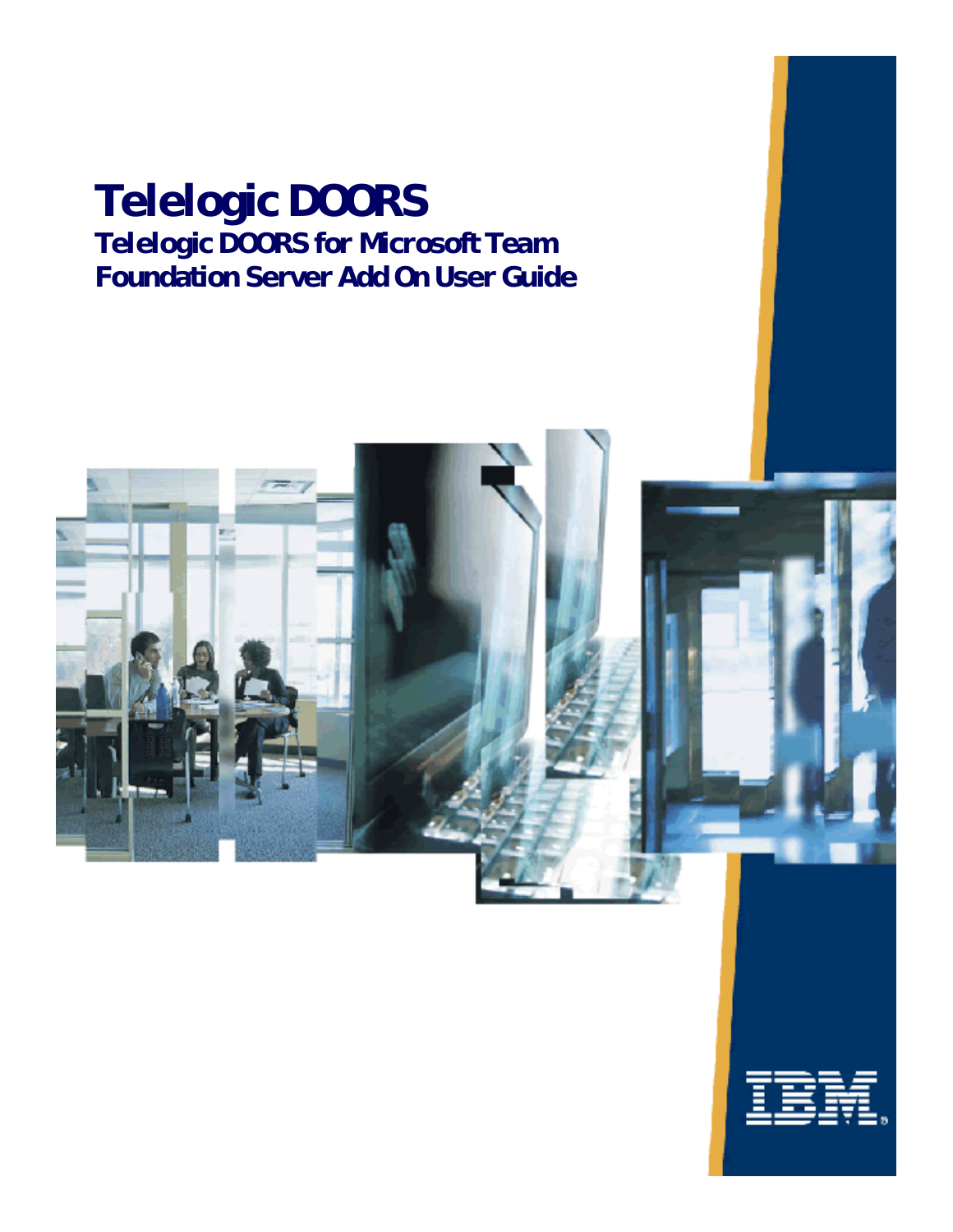## *Telelogic DOORS TFS*

## *Using Telelogic DOORS TFS*

*Release 2.0.0.0*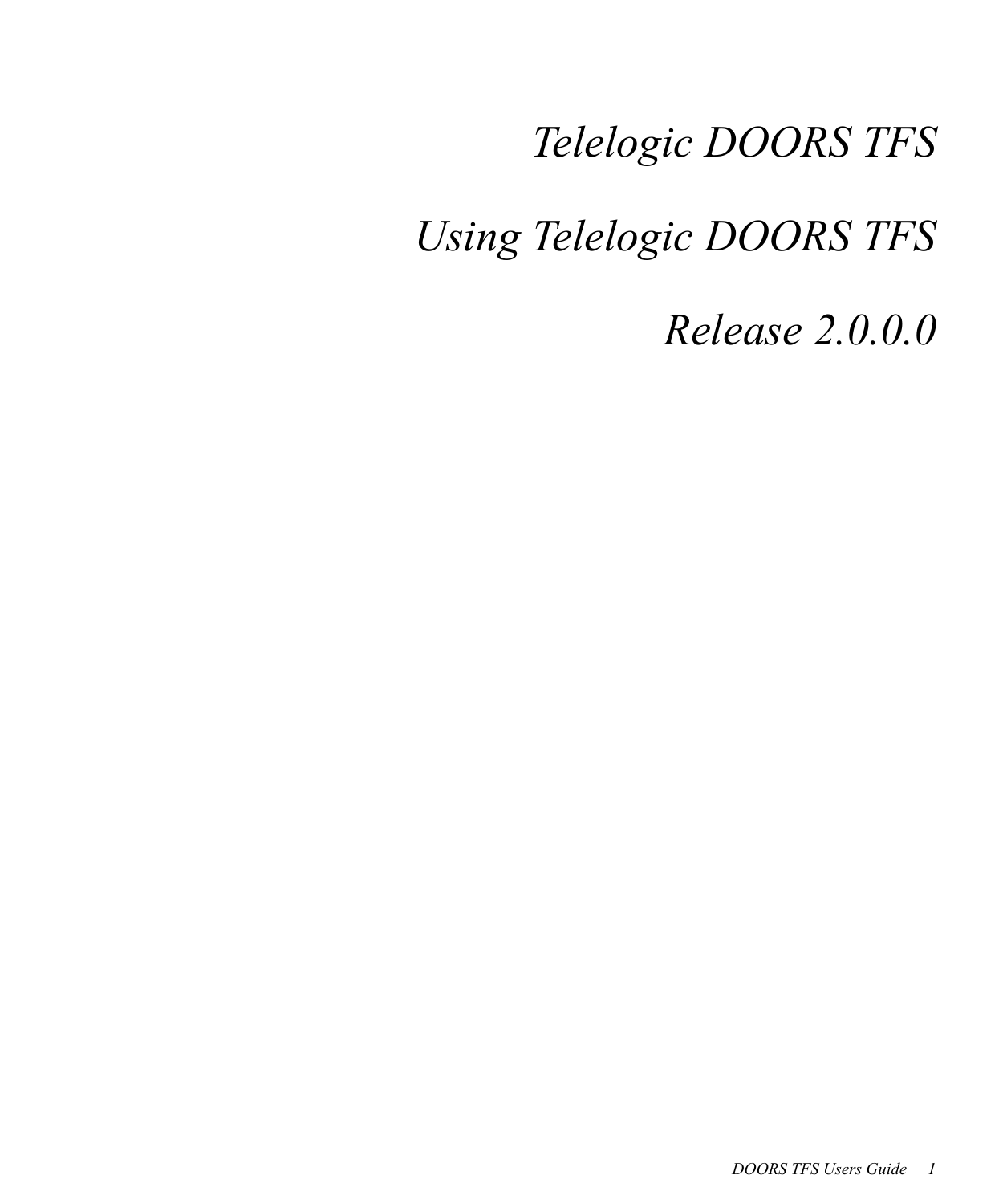This edition applies to **VERSION 2.0.0.0, Telelogic DOORS TFS Integration** and to all subsequent releases and modifications until otherwise indicated in new editions.

© **Copyright IBM Corporation 2008, 2009** US Government Users Restricted Rights—Use, duplication or disclosure restricted by GSA ADP Schedule Contract with IBM Corp.®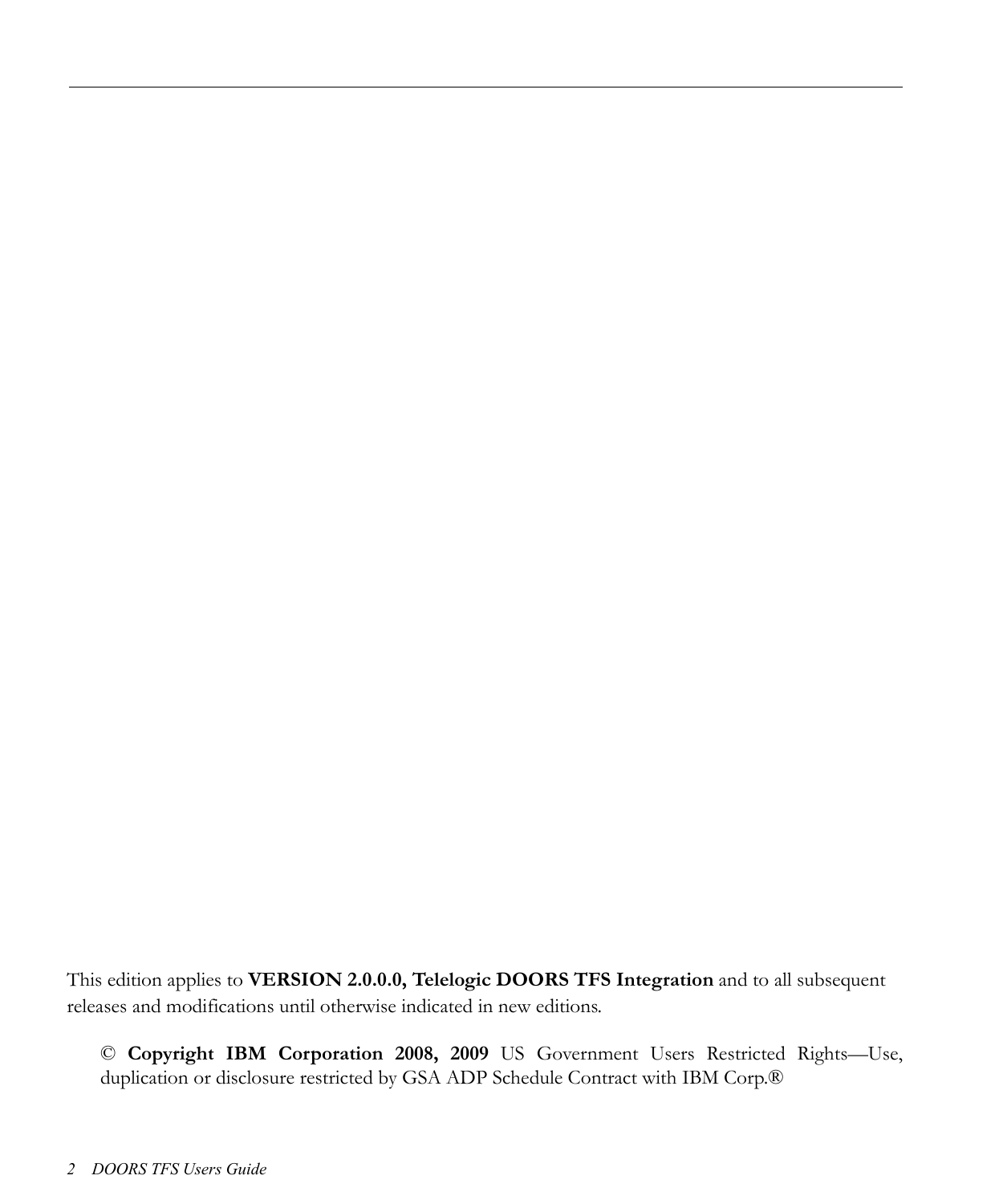| <b>Chapter 1: Why Integrate DOORS And TFS</b>            | 5  |
|----------------------------------------------------------|----|
| <b>Chapter 2: How It Works</b>                           | 6  |
| <b>Chapter 3: What's New in Version 2</b>                | 7  |
|                                                          |    |
|                                                          |    |
|                                                          |    |
|                                                          |    |
|                                                          |    |
|                                                          |    |
|                                                          |    |
|                                                          |    |
|                                                          |    |
|                                                          |    |
|                                                          |    |
|                                                          |    |
|                                                          |    |
|                                                          |    |
|                                                          |    |
|                                                          |    |
|                                                          |    |
|                                                          |    |
| <b>Chapter 4: Connect Visual Studio To Team Server</b>   | 16 |
| <b>Chapter 5: Starting TFS Explorer in Visual Studio</b> | 18 |
| <b>Chapter 6: Creating Links:</b>                        | 22 |
|                                                          | 22 |
|                                                          | 23 |
|                                                          | 24 |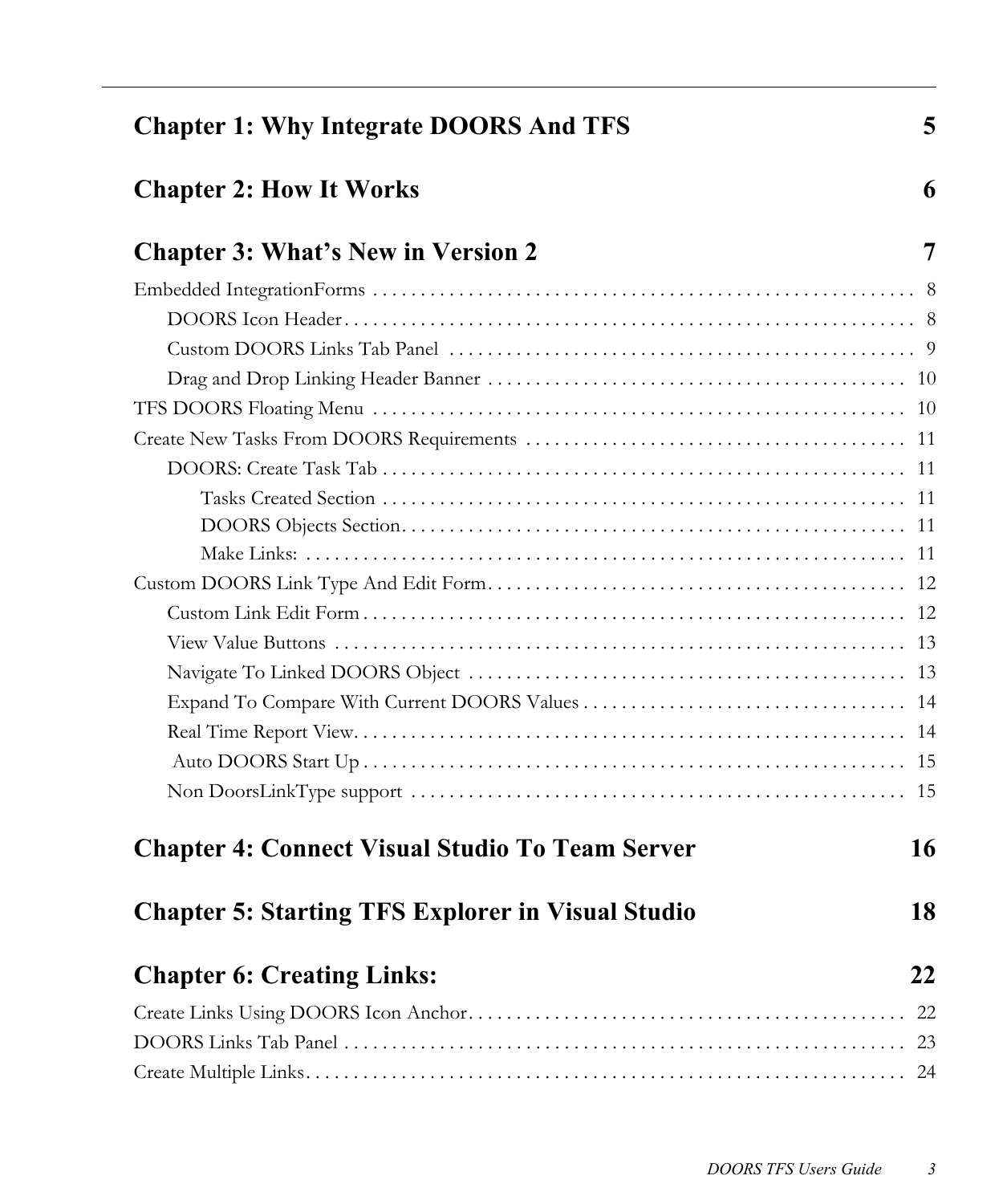| <b>Chapter 7: Synchronize Work Items</b>            | 25 |
|-----------------------------------------------------|----|
|                                                     |    |
|                                                     |    |
|                                                     |    |
|                                                     |    |
|                                                     |    |
|                                                     |    |
|                                                     |    |
|                                                     |    |
| <b>Chapter 8: Message Ouput Display and Logging</b> | 31 |
|                                                     |    |
|                                                     |    |
|                                                     |    |
| <b>Chapter 9: Detecting Suspect Changes</b>         | 32 |
|                                                     |    |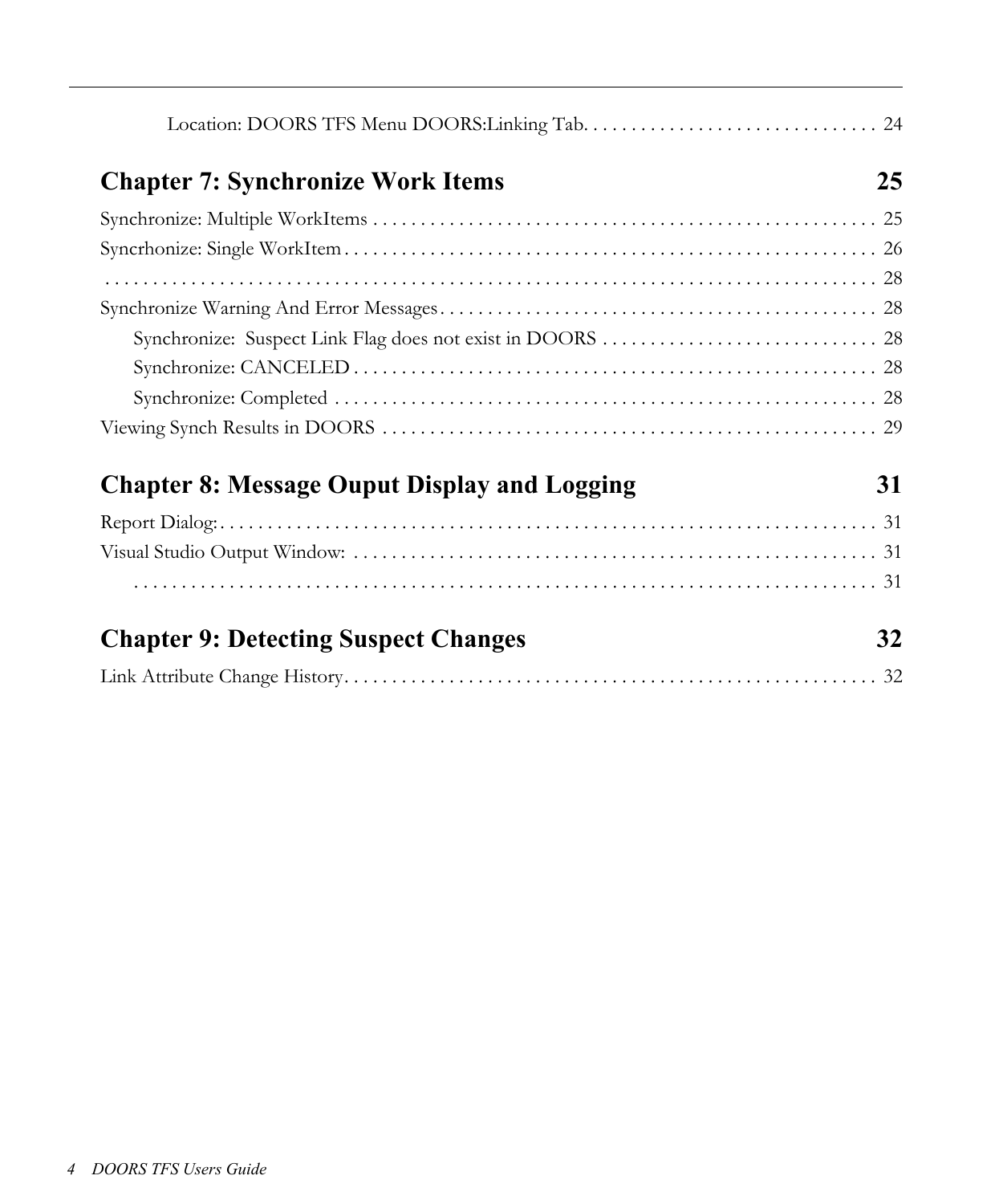## *1 Why Integrate DOORS And TFS*

The DOORS TFS integration provides the ability to associate a DOORS Object to one or more TFS workItems. The reverse is true in that one work Item can be associated with multiple DOORS Objects. These associations allow the ability to import, export, and store data between the two linked items in the two separate products.

The value in these associations is that it provides a physical link between Requirements and the development items required to implement the requirements. This 'link' allows the ability to better track and status the progress of a development, project or program. The integration (link) provides a method to communicate change in both directions. It also provides a record of events and changes that can be used for auditing purposes.

For instance: A customer wants to make a change to a system being developed, that change needs to be communicated from the Systems Engineers to the Software Developers. In today's world the customer, Systems Engineers, and Developers can all be in different geographic regions around the world. So the decision to accept and implement the customer change occurs on one side of the World and time zone. The next morning the developers can check and receive notification of the change and then begin the implementation process of the new change.

In this same scenario the integration can help track the impact of the customer change to the schedule and cost. As development incurrs the change, resources are assigned to the 'task' or 'enhancement request', schedule changes are noted on the TFS workItems by changing delivery dates, Cost changes are noted by additional hours required for development and Testing. This information can be exported to DOORS, where Engineering and Managment can be informed of the change/impacts and develop more accurate schedule and cost reports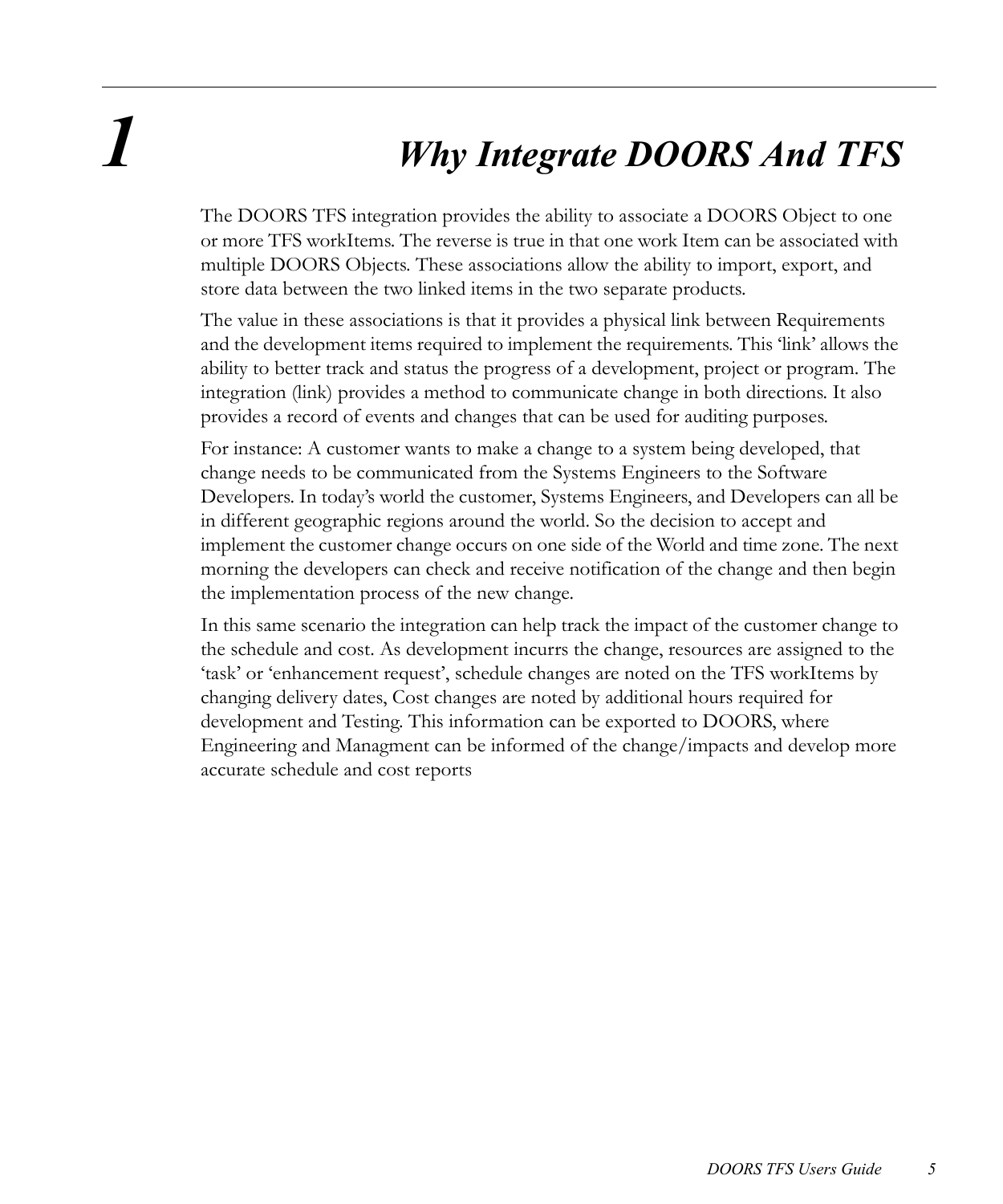# *2 How It Works*

When a link is created between a workItem and a DOORS Object, the integration creates two (2) links for every link. In DOORS, a new External Link is created on the DOORS Object and contains the TFS workItem URI information. On the Team System side, a new external link is created on the WorkItem which contains the URI information of the DOORS Object. In addition to the new Team System WorkItem link - a new item (DoorsProxy) is also created. This new item acts as the Links data storage object.

**Note** Users should not ever create a DoorsProxy object from the TFS New Item menu. Only the DOORS TFS integration should ever create these items.

The shared data between DOORS and TFS works like this: When a create link or Synchronize operation occurs, the Visual Studio TFS workItem scans it's links to find any that point to a DOORS Object. It then retrieves from DOORS the Object's most current attribute data values for a defined set of attributes. This data is then used to update the attribute values of the DoorsProxy item for that link. Then the TFS workItem data is exported to DOORS for a defined set of attributes. The data is then used to update the attribute values of the DOORS Objects's External Link Attributes.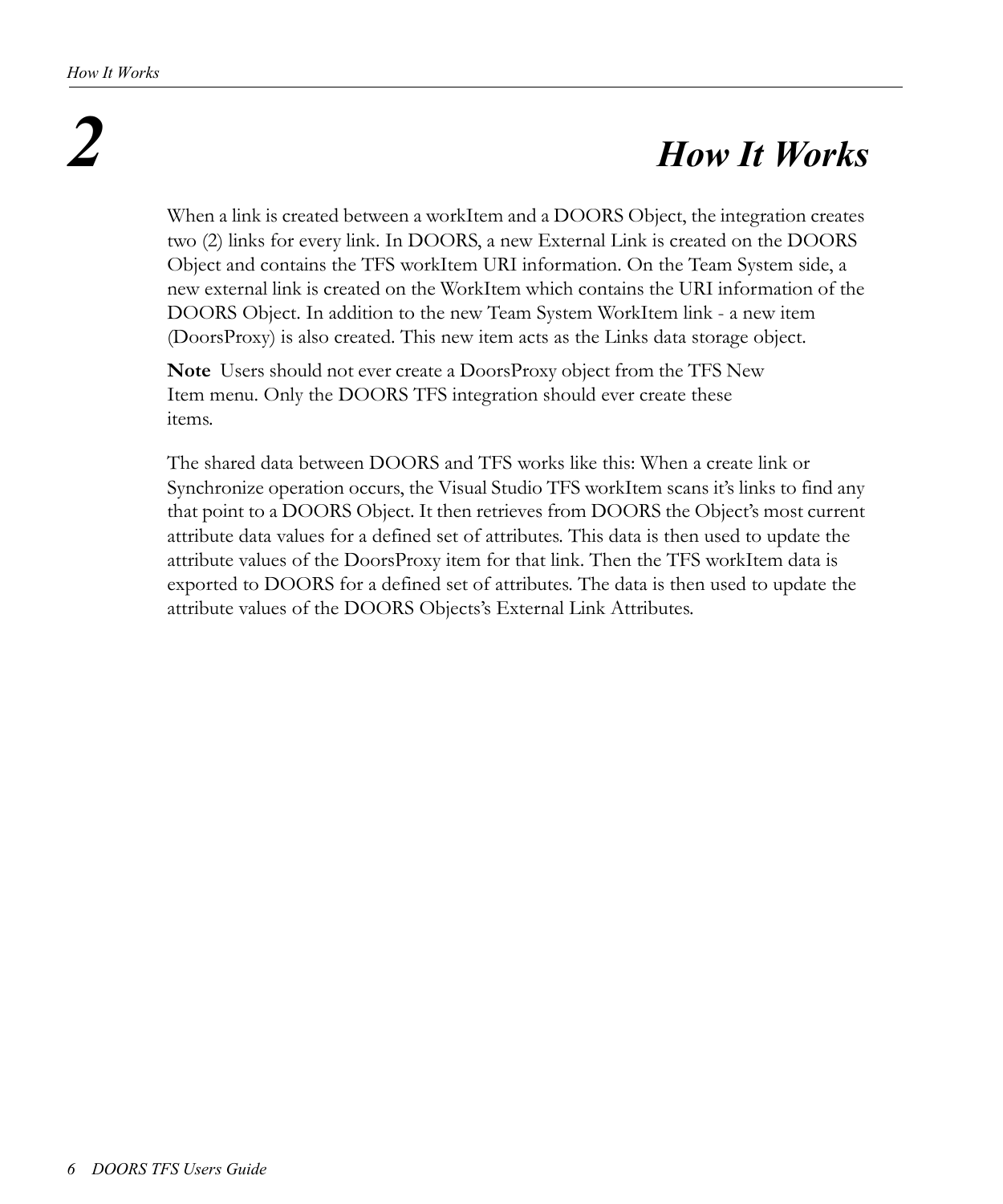### *What's New in Version 2*

### <span id="page-7-0"></span>• Embedded Integration Forms

Custom forms and controls can be configured to appear as part of the standard workitem form with in the Visual Studio Environment. Most of the integration operations can now be performed from these new controls.

### • New TFS Floating Menu

The version 1 integration relied on a floating interface dialog to support it's link creation and management operations. Version 2 makes use of the embedded controls for most link management operations. Because of this, the version 1 interface was replaced with a new floating menu which is used mainly for performing Synchronize and Linking operations on multiple workitems or DOORS objects.

### • Create New Tasks from DOORS Requirements

New workitems of type 'Task' can be generated from DOORS objects. This can be used to initially populate your projects or quickly add and link new requirement initiated tasks to existing projects.

### • Custom DOORS Link Edit Form

When links of DoorsLinkType are edited, a custom form is provided to allow integraton operations on a single link level. Viewing imported attributes, synchronizing , and navigation are available from this single form.

### • Reportable Link Attributes

Workitem custom link attributes are not available for reporting in a standard configuration. TFS DOORS works around this problem by providing a new workitem type '**Doors Proxy**' where the imported data from DOORS is stored. Since this is a form of workitem type it's data fields can be included in standard queries.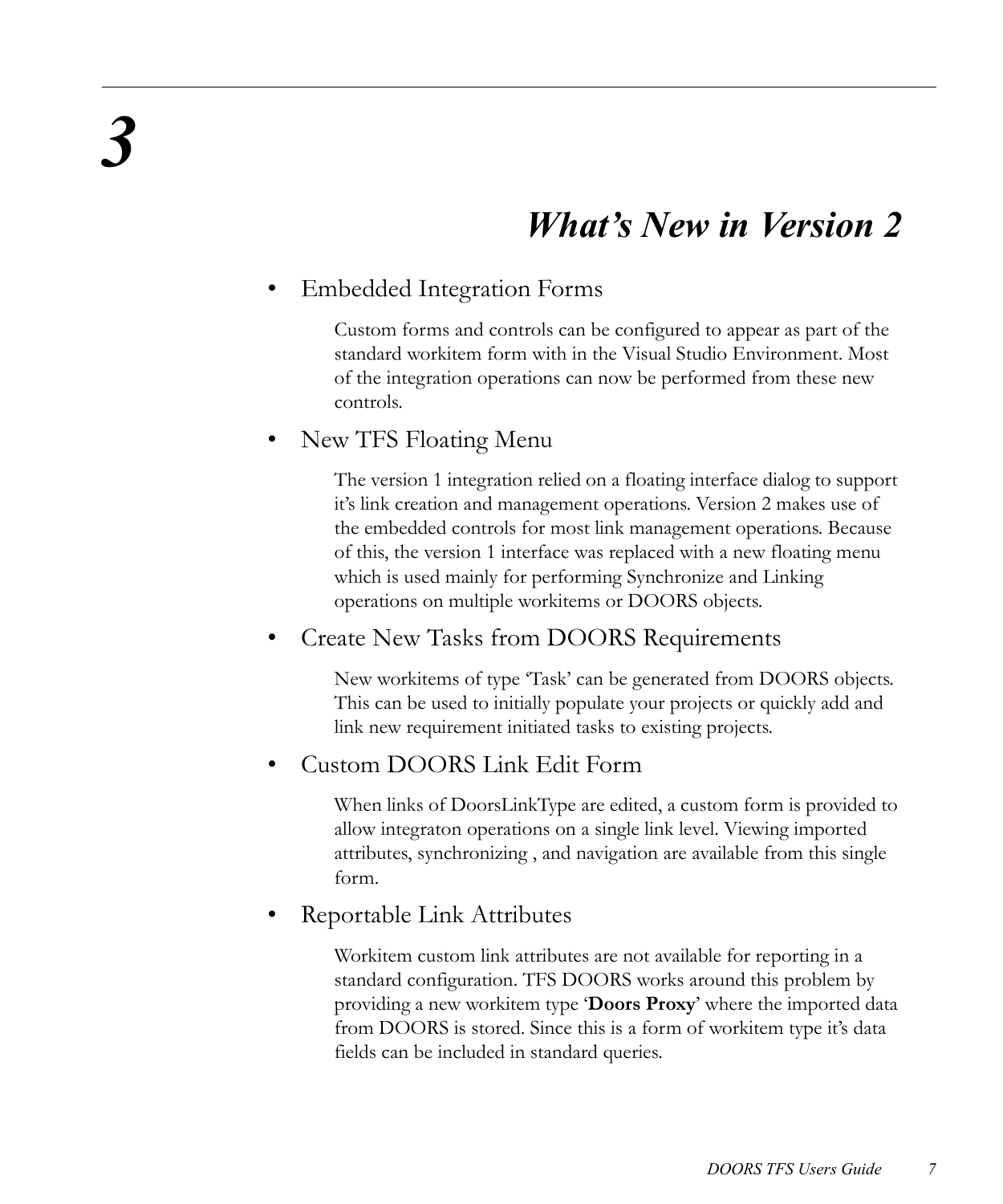### <span id="page-8-0"></span>**Embedded IntegrationForms**

Version 2 of the DOORS TFS integration provides a new and more capable interface design. Creation and managing of Links between TFS WorkItems and DOORS objects is now embedded within the WorkItem forms as part of Visual Studio Team System. The following section introduces the new embbeded interfaces describing where they appear and how to access them.

### <span id="page-8-1"></span>*DOORS Icon Header*



A DOORS icon appears on the WorkItem **Task** form as part of the form's header banner. This icon is used as a grabbing point to allow the user to drag the workItem to a DOORS Object to make a new link. Just grab the icon and drag over to a DOORS object and drop.

|                  |                                     |                      | Mg All Work Items [Results] - Microsoft Visual Studio       |                        |          |                        |          |                      |                            |                                          |                       | $-10X$                                         |
|------------------|-------------------------------------|----------------------|-------------------------------------------------------------|------------------------|----------|------------------------|----------|----------------------|----------------------------|------------------------------------------|-----------------------|------------------------------------------------|
| File             |                                     |                      | Edit View Build Team Tools Test Window                      |                        | Help     |                        |          |                      |                            |                                          |                       |                                                |
| H                |                                     |                      |                                                             |                        |          |                        |          |                      |                            |                                          |                       |                                                |
|                  |                                     |                      | BHIRECASBE.                                                 |                        |          |                        |          |                      |                            |                                          |                       |                                                |
|                  | All Work Items [Results] Start Page |                      |                                                             |                        |          |                        |          |                      |                            |                                          | $\mathbf{v} \times$   | $-4x$<br>Feam Explorer                         |
|                  |                                     |                      |                                                             |                        |          |                        |          |                      |                            |                                          |                       | $\sqrt{3}$<br>$\bullet$ $\times$               |
|                  |                                     |                      | Query Results: 207 results found (1 currently selected).    |                        |          |                        |          |                      |                            |                                          |                       | and qls.tfsmadeeasy.com                        |
| $\sqrt{2}$ Rev   | 15                                  | Area Path<br>drstest |                                                             | $\mathcal{L}_{\rm{c}}$ | ID<br>31 | Work Item Type<br>Task |          | State                | Assigned To                | Title                                    |                       | My Favorites                                   |
|                  | 8                                   | drstest              |                                                             |                        | 32       | Task                   |          | Proposed<br>Proposed | John Norris<br>John Norris | Setup: Set Permisi<br>Setup: Migration c |                       | drstest<br>ė-                                  |
|                  | 13                                  | drstest              |                                                             |                        | 33       | Task                   |          | Proposed             | John Norris                | Setup: Migration c                       |                       | Work Item Templates                            |
|                  | 13                                  | drstest              |                                                             |                        | 34       | Task                   |          | Proposed             | John Norris                | Setup: Set Check-                        |                       | - Work Items                                   |
|                  | 17                                  | drstest              |                                                             |                        | 35       | Task                   |          | Proposed             | John Norris                | Setup: Send mail t                       |                       | <b>E-</b> Team Queries                         |
|                  | 13                                  | drstest              |                                                             |                        | 36       | Task                   |          | Proposed             | <b>John Norris</b>         | Setup: Create Prc                        |                       | <b>Active Bugs</b>                             |
|                  | 23                                  | drstest              |                                                             |                        | 37       | Task                   |          |                      | John Norris                | Create Vision Stat -                     |                       | <b>Example 1 My Team Project Work Items</b>    |
|                  |                                     |                      |                                                             |                        |          |                        |          | Active               |                            |                                          |                       | <b>Link All Tasks</b>                          |
| $\left  \right $ |                                     |                      |                                                             |                        |          |                        |          |                      |                            |                                          | $\blacktriangleright$ | an All Work Items<br><b>Blocked Work Items</b> |
|                  | Task 31 : Setup: Set Permissions    |                      |                                                             |                        |          |                        |          |                      |                            |                                          |                       | Change Requests                                |
|                  |                                     |                      |                                                             |                        |          |                        |          |                      |                            |                                          |                       | Corrective Actions                             |
|                  |                                     |                      |                                                             |                        |          |                        |          |                      |                            |                                          |                       | <b>Link</b> Customer Requirements              |
|                  |                                     |                      |                                                             |                        |          |                        |          |                      |                            | <b>DOORS</b>                             |                       | Development Tasks                              |
|                  | Title: Setup: Set Permissions       |                      |                                                             |                        |          |                        |          | Discipline:          | User Education             |                                          |                       | <b>Ligh</b> Issues                             |
|                  |                                     |                      |                                                             |                        |          |                        |          |                      |                            |                                          |                       | <b>Ext</b> Mitigation Action Status            |
|                  |                                     |                      |                                                             |                        |          |                        |          | Type:                | Mitigation Action          | $\blacksquare$                           |                       | <b>In My Work Items</b>                        |
|                  | Classification                      |                      |                                                             |                        |          |                        |          |                      |                            |                                          |                       | <b>En Product Requirements</b>                 |
|                  |                                     | drstest              |                                                             |                        |          |                        |          |                      |                            |                                          |                       |                                                |
|                  | Area path:                          |                      |                                                             |                        |          |                        |          |                      |                            | $\overline{ }$                           |                       | Team Explorer Day Solution Explorer            |
|                  | Iteration path: drstest\Iteration 0 |                      |                                                             |                        |          |                        |          |                      |                            | ▼                                        |                       | $-4 \times$<br><b>Properties</b>               |
|                  | <b>Status</b>                       |                      |                                                             |                        |          |                        |          |                      |                            |                                          |                       |                                                |
|                  |                                     |                      |                                                             |                        |          |                        |          |                      |                            |                                          |                       | $3121 =$                                       |
|                  | Assigned to:                        | John Norris          |                                                             |                        |          | Blocked: No            |          |                      |                            | ⊻                                        |                       |                                                |
|                  | Prinrihur                           |                      |                                                             |                        |          | $\mathbf{r}$<br>Shahar | Pronosed |                      |                            |                                          |                       |                                                |
| Error List       |                                     |                      |                                                             |                        |          |                        |          |                      |                            |                                          | $-4x$                 |                                                |
|                  | <b>3</b> 0 Errors                   |                      | 0 Warnings (i) 0 Messages                                   |                        |          |                        |          |                      |                            |                                          |                       |                                                |
|                  |                                     |                      | Error List De Command Window 3 Output 2 Find Symbol Results |                        |          |                        |          |                      |                            |                                          |                       |                                                |
| Ready            |                                     |                      |                                                             |                        |          |                        |          |                      |                            |                                          |                       |                                                |

**Note** Reverse Drag Drop from DOORS is not activated at this time., use the DOORS Links Tab instead.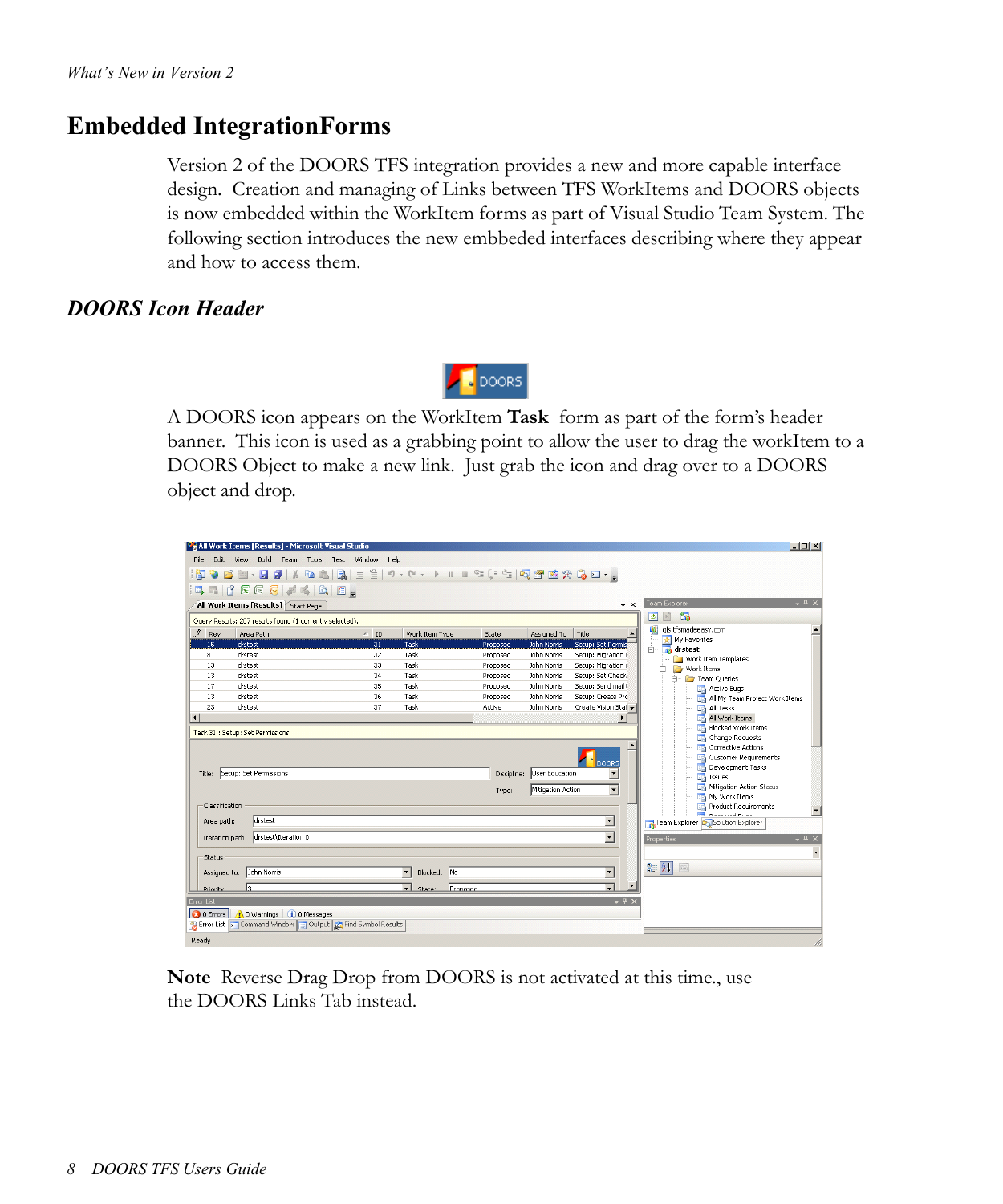### <span id="page-9-0"></span>*Custom DOORS Links Tab Panel*

|          | <b>DOORS LINKS</b><br>Description   History   Links | Attachments   Details    |                               |                       |             |
|----------|-----------------------------------------------------|--------------------------|-------------------------------|-----------------------|-------------|
|          | <b>DOORS Links</b>                                  |                          |                               |                       |             |
| ID       | Type                                                | Title                    | <b>Description</b>            | Comments              | Navigate    |
| $\Omega$ | DoorsLinkTvpe                                       | ID: LIC1_Module: Novembe | new use case text 2:51        | vstfs:///WorkItemTrac |             |
|          | DoorsLinkTvpe                                       | TD: LICS_Module: Novembe | this is a test for section1   | vstfs:///WorkItemTrac |             |
| 2        | DoorsLinkTvpe                                       | TD: LICZ_Module: Novembe | this is an inserted section.  | vstfs:///WorkItemTrac | Attributes  |
| з        | DoorsLinkTvpe                                       | TD: LIC11 Module: Novemb | insert at pos 4               | vstfs:///WorkItemTrac |             |
| 14       | Workitem Hyperlink                                  | doors://JOHN3:36679/?ver | doors://JOHN3:36679/?version= |                       | Synchronize |
| 5        | Workitem Hyperlink                                  | doors://JOHN3:36679/?ver | doors://JOHN3:36679/?version= | vstfs:///WorkItemTrac |             |
|          |                                                     |                          |                               |                       | Delete      |
|          |                                                     |                          |                               |                       |             |

A new Custom Tab panel can been added to workitem forms that will display links to DOORS targets. This includes any pre-Existing links to DOORS of different link types such as Work Item Hyperlink.. This form provides all link **Creation**, **Deletion**, **Synchronization**, and **Navigation** functions. (See Installation and Configuration for adding to WorkItem Forms.

• Navigation

Select and link and then select the 'Navigation' button to navigate to the DOORS object in DOORs.

• Delete

You may select one or more links then select 'Delete' button. This will permanently remove the links between this workItem and the target DOORS Object(s). If the link is unable to be deleted an info message or Report message will be dsiplayed.

**Syncrhonize** 

Selecting the 'Synchronize' button will attempt to synchronize all of the links shown in the display. Any errors or warnings will be displayed in a Report Window that opens when synchronize begins.. If you wish to only synchronize one link use the Custom Link Edit Form which can be accessed from the standard 'Links' tab through the 'Edit' button.

• Attributes

To view all of the imported attributes from DOORS for the selected link, click on the 'Attributes' Button. This will display the DoorsProxy Form which is used to store imported DOORS data for each link. (See DOORS Proxy Object for more information)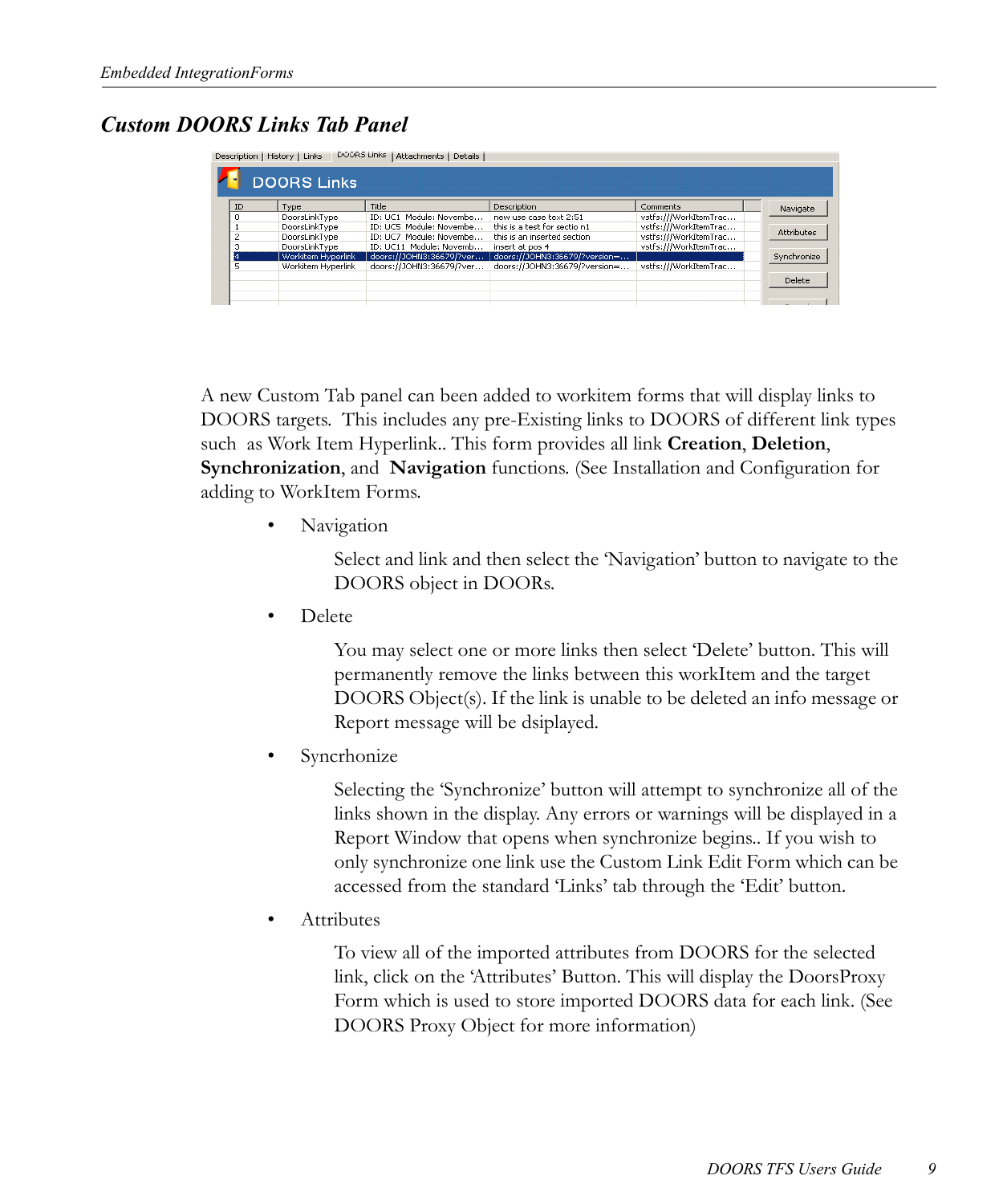### <span id="page-10-0"></span>*Drag and Drop Linking Header Banner*

| Description   History   Links   DOORS Links   Attachments   Details |             |                                                |
|---------------------------------------------------------------------|-------------|------------------------------------------------|
| <b>DOORS Links</b>                                                  |             |                                                |
|                                                                     |             | Use To Drag or Drop between WorkItem And DOORS |
| $\mathbf{r}$                                                        | $T^*$ iklar |                                                |

You may create links by dragging from the Blue Header Banner to DOORS and dropping on an Object OR you may Drag from DOORS a single object and Drop onto the Blue Header Banner.. You may also Drop DOORS objects onto the Links Grid List View..

| ID | <b>Type</b>        | Title                    | <b>Description</b>            | Comments              |  |
|----|--------------------|--------------------------|-------------------------------|-----------------------|--|
| 0  | DoorsLinkType      | ID: UC1 Module: Novembe  | new use case text 2:51        | vstfs:///WorkItemTrac |  |
|    | DoorsLinkType      | ID: UC5 Module: Novembe  | this is a test for sectio n1  | vstfs:///WorkItemTrac |  |
|    | DoorsLinkType      | ID: UC7 Module: Novembe  | this is an inserted section.  | vstfs:///WorkItemTrac |  |
|    | DoorsLinkType      | ID: UC11 Module: Novemb  | insert at pos 4               | vstfs:///WorkItemTrac |  |
| i4 | Workitem Hyperlink | doors://JOHN3:36679/?ver | doors://JOHN3:36679/?version= |                       |  |
|    | Workitem Hyperlink | doors://JOHN3:36679/?ver | doors://JOHN3:36679/?version= | vstfs:///WorkItemTrac |  |
|    |                    |                          |                               |                       |  |
|    |                    |                          |                               |                       |  |

### <span id="page-10-1"></span>**TFS DOORS Floating Menu**

Activating the Studio Tools menu option for TFS DOORS will now display the below Multi-function Tabbed Menu dialog. The version 1 integration relied on a floating interface dialog to support it's link creation and management operations. Version 2 makes use of the embedded controls for most link management operations. Because of this, the version 1 interface was replaced with a new floating menu which is used for performing Synchronize and Linking operations on multiple workitems or DOORS objects

|                                                                                                                                                                                                                                              | <b>Visual Studio</b>                                                                                                                                                                                                                                            |                                                                                                                                                                                                                                                      |
|----------------------------------------------------------------------------------------------------------------------------------------------------------------------------------------------------------------------------------------------|-----------------------------------------------------------------------------------------------------------------------------------------------------------------------------------------------------------------------------------------------------------------|------------------------------------------------------------------------------------------------------------------------------------------------------------------------------------------------------------------------------------------------------|
|                                                                                                                                                                                                                                              | Window<br>Help<br>Test<br>Tools                                                                                                                                                                                                                                 |                                                                                                                                                                                                                                                      |
|                                                                                                                                                                                                                                              | TFS DOORS v2<br>÷                                                                                                                                                                                                                                               |                                                                                                                                                                                                                                                      |
| DOORS TFS Menu<br>DOORS: Create Tasks   DOORS: Linking  <br><b>TFS</b><br><b>Tasks Created</b><br>DOORS Objects<br>C Single Task<br>C Current<br>$\sigma$<br>Multiple Tasks<br>C Selected<br>÷<br>  4<br>All In Display<br>1∽<br>Make Links? | $-10x$<br><b>C</b> DOORS TFS Menu<br><b>TFS</b><br>DOORS: Create Tasks   DOORS: Linking  <br>Current Query Results<br>Document: All Work Items<br>Selected: 1<br>WorkItems: 422<br>Items To Synchronize<br>C All In Results<br>Current C Selected<br>$\epsilon$ | $-10X$<br><b>E DOORS TFS Menu</b><br>DOORS: Create Tasks DOORS: Linking<br><b>TFS</b><br>Items To Link<br><b>Direction</b><br>C Current Item<br>$G$ TFS $\leftarrow$ DODRS<br>σ<br>Selected Items<br>$C$ TFS $\rightarrow$ DOORS<br>C All In Display |
| Allows you to create new TASK workItems based on current<br>Selected, Filtered, or Displayed DOORS Requirement                                                                                                                               | Allows you to synchronize Selected WorkItems or All<br>WorkItems in current Results View                                                                                                                                                                        | Allows you to Link Multiple DOORS Objects to a WorkItem or<br>Link a Single DODRS Object to Multiple WorkItems                                                                                                                                       |
| Close<br>Start<br>Cancel                                                                                                                                                                                                                     | Close<br>Start<br>Cancel                                                                                                                                                                                                                                        | Cancel<br>Close<br>Start                                                                                                                                                                                                                             |

.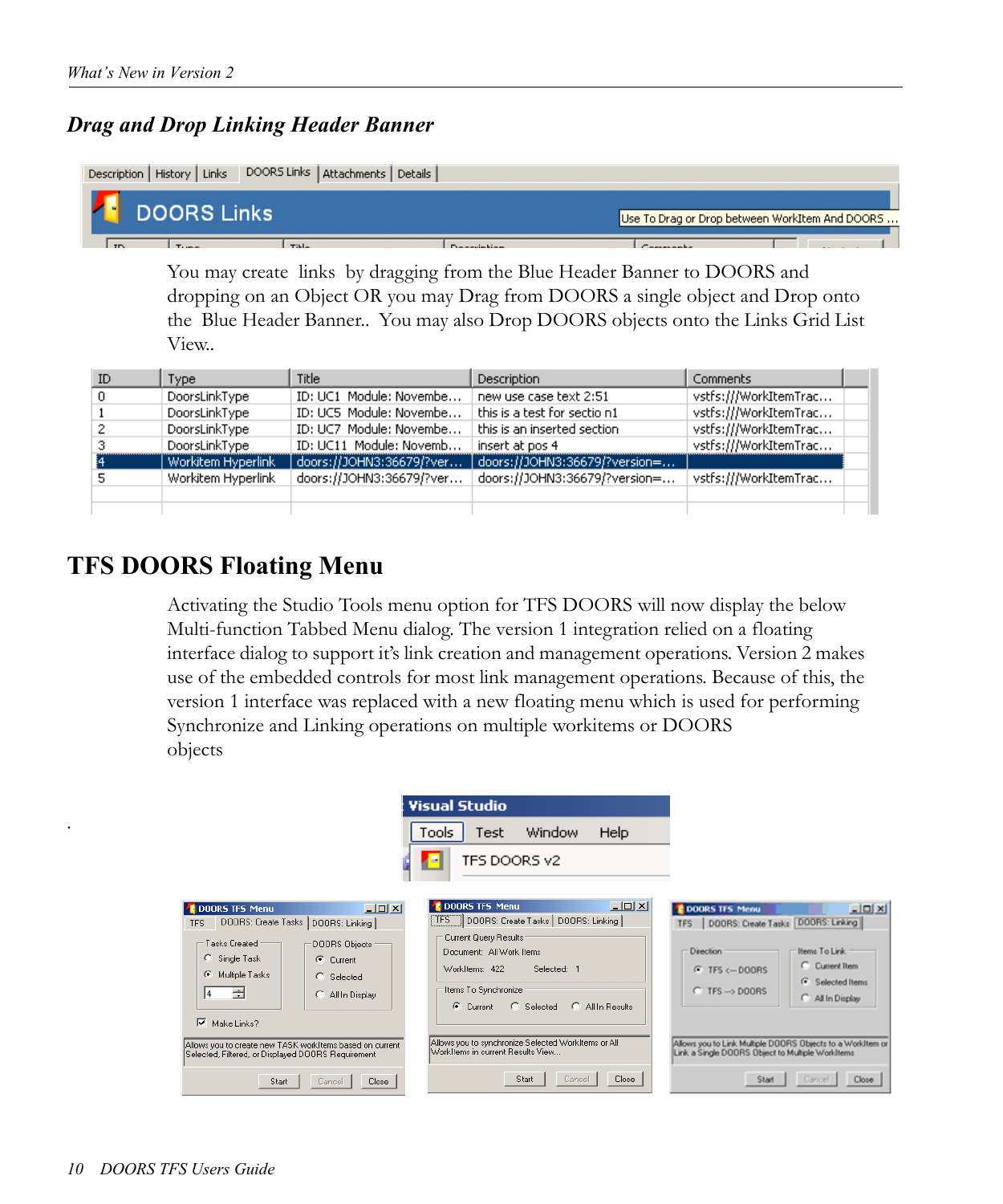### **Create New Tasks From DOORS Requirements**

### <span id="page-11-0"></span>*DOORS: Create Task Tab*

| <b>DOORS TFS Menu</b>                                    | $\Box$ $\Box$ $\times$ | File<br>Edit<br>Help | View Insert Link Analysis Table Tools Discussions User QFrame_T50 TFS                       |
|----------------------------------------------------------|------------------------|----------------------|---------------------------------------------------------------------------------------------|
| DOORS: Create Tasks<br><b>TFS</b>                        | DOORS: Linking         | dia.                 | 嗶<br>→ 「半星」→<br>$\bullet$ $\bullet$ $\bullet$ $\bullet$ $\bullet$<br>理理<br><b>EXTRA: ED</b> |
| Tasks Created                                            | DOORS Objects          | View Standard view   | <b>Fill of Second Second</b><br>上品品系<br>$\blacksquare$ All levels $\blacksquare$            |
| Single Task                                              | Æ.<br>Current          |                      |                                                                                             |
| G<br>Multiple Tasks                                      | Selected               | UC11                 | 2 insert before as new4                                                                     |
|                                                          |                        |                      | insert at pos 4 - Added some new text                                                       |
| 4                                                        | All In Display         | UC5                  | 3 New post section 1                                                                        |
|                                                          |                        |                      | this is a test for sectio n1                                                                |
| ⊽<br>Make Links?                                         |                        | UC7                  | 4 new section 2                                                                             |
|                                                          |                        |                      | this is an inserted section.                                                                |
| Allows you to create new TASK workItems based on current |                        | UC6                  | 5 original section 2                                                                        |
| Selected, Filtered, or Displayed DOORS Requirement       |                        |                      | fjaldfad jfka jfask jfask jfas jfalksfjsafas                                                |
|                                                          |                        |                      |                                                                                             |
| Start                                                    | Cancel<br>Close        |                      |                                                                                             |
|                                                          |                        | Username: john       | Exclusive edit mode                                                                         |

Create Tasks Tab option allows you to generate NEW TFS Task WorkItems based on Selected or Filtered DOORS objects.. You may also generate multiple task items based off of one (1) DOORS Requirement object. The DOORS Object Text will become the Task's Description. If there is Object heading text that will become the Task's Title or if no Heading text then the DOORS object identifier is used for the Task's Title. The create links option is defaulted to (YES) so that new tasks are created and linked at the same time..

#### <span id="page-11-1"></span>**Tasks Created Section**

- **Single:** Once Task for each DOORS Object
- **Multiple**: N number of Tasks for each DOORS Object

#### <span id="page-11-2"></span>**DOORS Objects Section**

- **Current**: Current DOORS Object
- **Selected**: Selected DOORS Objects using shift-click:
- **All In Display**: All Objects in Current Display or Filtered Display

#### **Make Links:**

If checked then links will be created between the new task item and the DOORS Object

To create a single new task for each DOORS Object selected or filtered, set the 'Single' option of the 'Tasks Created' section. Then select 'Current' for current Object, 'Selected' for a selected group of Objects or 'All In Display' to use all Objects in the current DOORS display.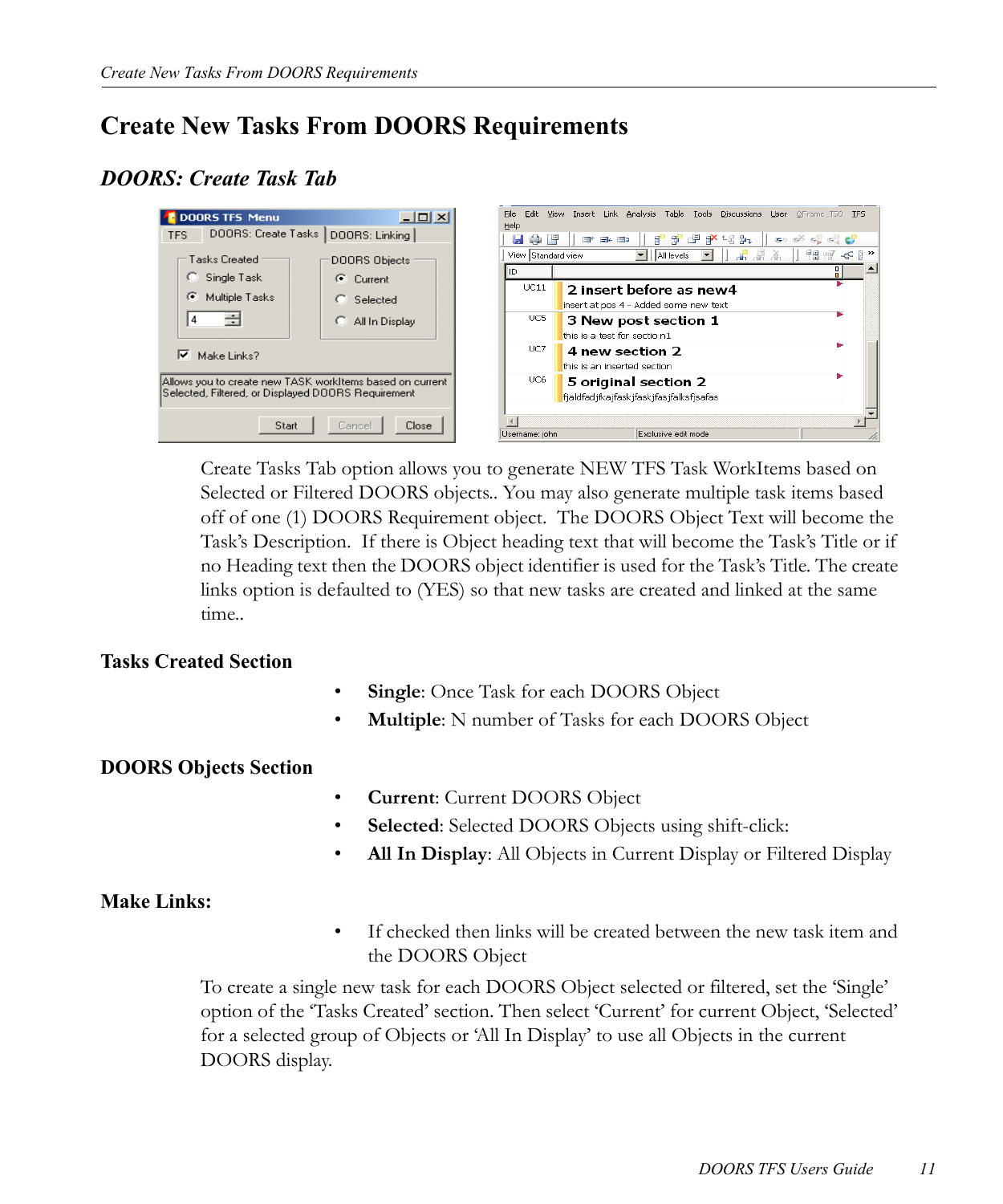To create more than one task per DOORS Object set the 'Multiple Task' option and then select from the numeric option list the number of tasks to create. These task will contain the same data with the exception of when the DOORS object being used has no Object Heading text and in that case the Object identifier is used as the title of the new task

Select the 'Start' button, a confirmation prompt should appear indicating how many new tasks are about to be created. Selecting 'OK' will start the operation and will also open a 'Report Dialog" to display messages and warnings for each task being created.

**CANCEL** can be invoked from either the Menu dialog or from the Report Dialog.

### <span id="page-12-0"></span>**Custom DOORS Link Type And Edit Form**

### <span id="page-12-1"></span>*Custom Link Edit Form*

| SERAM.                                                                                                                                                                               | War                                           |
|--------------------------------------------------------------------------------------------------------------------------------------------------------------------------------------|-----------------------------------------------|
| LINE.                                                                                                                                                                                | door: ///01/8/2 36/20/?westony/SenadD (Okama) |
| Module                                                                                                                                                                               | NovemberProjectPackage Process                |
| <b>Chiect Id</b>                                                                                                                                                                     | <b>UC11</b>                                   |
| Object Text                                                                                                                                                                          | A social administration                       |
| <b>Short Text</b>                                                                                                                                                                    |                                               |
| Last Modified By                                                                                                                                                                     | jdnn.                                         |
| Last Modiled Do                                                                                                                                                                      | Tuesday, November 04, 2003                    |
| Lest Sensiteonized On-                                                                                                                                                               |                                               |
|                                                                                                                                                                                      |                                               |
| ×I.                                                                                                                                                                                  | $\overline{\phantom{a}}$                      |
|                                                                                                                                                                                      |                                               |
|                                                                                                                                                                                      |                                               |
| - Finand to View Current DOOR Scholars                                                                                                                                               | <b>New Exker</b>                              |
|                                                                                                                                                                                      |                                               |
|                                                                                                                                                                                      |                                               |
|                                                                                                                                                                                      |                                               |
| Imported: Current Kalue Real Time Report View                                                                                                                                        |                                               |
|                                                                                                                                                                                      |                                               |
|                                                                                                                                                                                      | <b>Value</b>                                  |
|                                                                                                                                                                                      | Pennet Rendered Borrow                        |
|                                                                                                                                                                                      | doem / 0 DHN3 38890/ hverson=21prod D=01um    |
|                                                                                                                                                                                      | NovemberProjectPackage Process                |
|                                                                                                                                                                                      | UCTI                                          |
|                                                                                                                                                                                      | 2 inpert before as nevellinged at pop 6       |
|                                                                                                                                                                                      | Tuesday, Nevenber DJ, 2008                    |
|                                                                                                                                                                                      | Tuesday Neverder 04, 2006                     |
|                                                                                                                                                                                      |                                               |
| <b>Altribude</b><br><b>Chech Heading</b><br>LIRL<br><b>Module Name</b><br><b>Clairct I dentifier</b><br><b>Chiect Heading and Chiect</b><br>Casated On:<br>Last Modified Div<br>XII. | $\mathbf{r}$                                  |
|                                                                                                                                                                                      |                                               |
|                                                                                                                                                                                      | Vew Veue.                                     |

The DoorsLink edit form is a multi-function form that allows you to:

- View the link attributes imported from DOORS.
- Perform an attribute value compare to the current values in DOORS
- Perform a single link synchronize
- View Configured Real Time Report attributes.

To access the link edit dialog, select a link of type 'DoorsLinkType' and then select the 'Edit' option butoon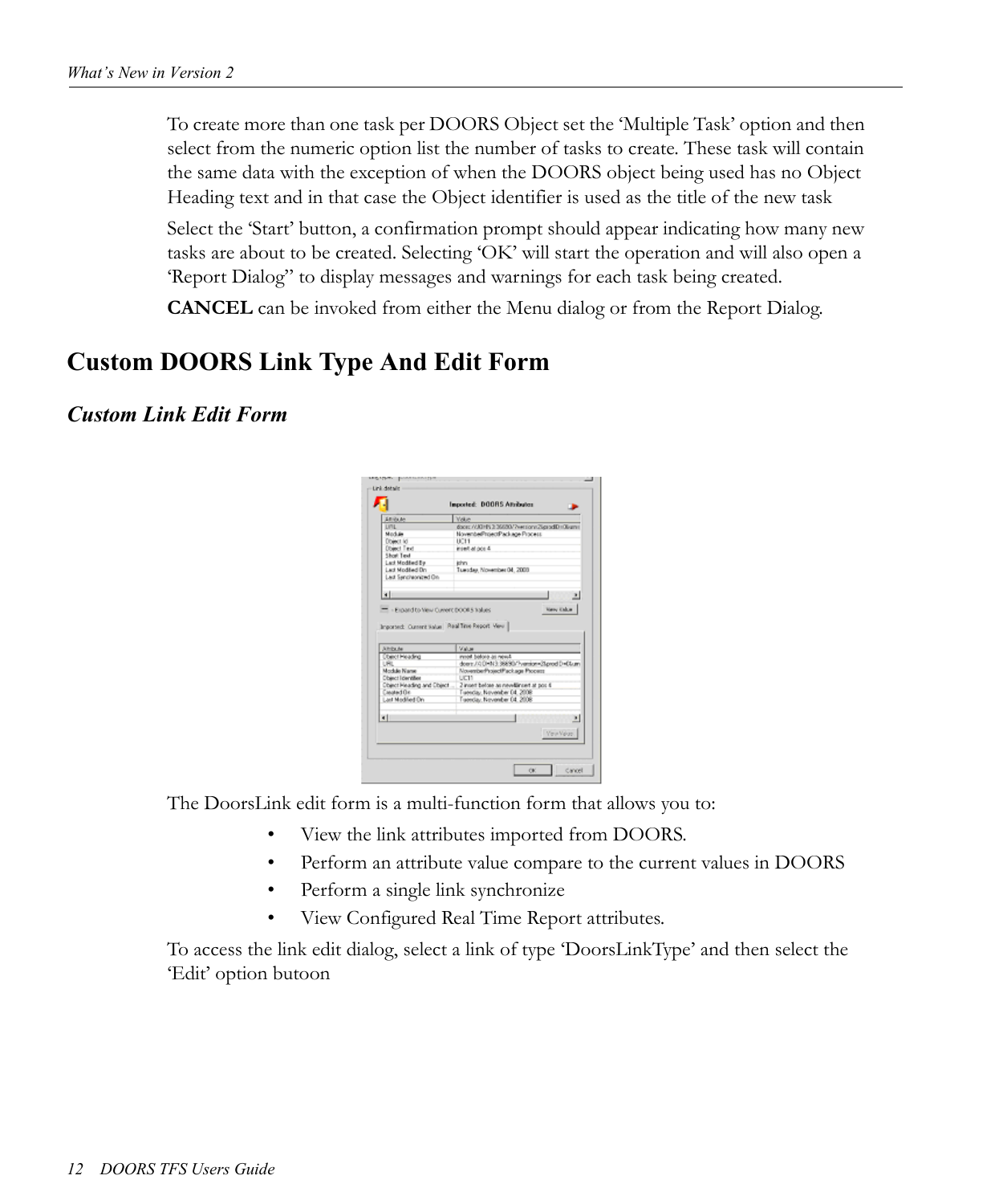|                        |                                                                 |                                                    | Query Results: 119 results found (1 currently selected).                                                                                                                                                                                                      |                                       |                                                         |                                                                                       |                                                                                                                                                        | <b>Edit Link</b>                                                                                                                                                                                                      | ? X                     |
|------------------------|-----------------------------------------------------------------|----------------------------------------------------|---------------------------------------------------------------------------------------------------------------------------------------------------------------------------------------------------------------------------------------------------------------|---------------------------------------|---------------------------------------------------------|---------------------------------------------------------------------------------------|--------------------------------------------------------------------------------------------------------------------------------------------------------|-----------------------------------------------------------------------------------------------------------------------------------------------------------------------------------------------------------------------|-------------------------|
|                        | $I$ Rev<br>15                                                   | Area Path<br>drstest<br>drotect                    | $\triangle$ ID<br>31<br>32                                                                                                                                                                                                                                    | Work Item Type<br>Task<br>Task        | State<br>Proposed<br>Proposed                           | Assigned To Title<br>John Norris<br>John Norris                                       | Setup: Set Permissions<br>Setup: Migration of Source Code                                                                                              | Edit the details of this link.<br>Link type: DoorsLinkType                                                                                                                                                            | $\overline{\mathbf{v}}$ |
|                        | 11<br>10<br>12                                                  | drstest<br>drstest<br>drstest<br>drstest           | 33<br>34<br>$\mathbf{\overline{35}}$<br>36                                                                                                                                                                                                                    | Task<br>Task<br>Task<br>Task          | Proposed<br>Proposed<br>Proposed<br>Proposed            | John Norris<br><b>John Norris</b><br>John Norris<br>John Norris                       | Setup: Migration of Work Items change<br>Setup: Set Check-in Policies<br>Setup: Send mail to users for installation<br>Setup: Create Project Structure | Link details<br>Imported: DOORS Attributes                                                                                                                                                                            |                         |
| $\left  \cdot \right $ | 20<br>22<br>10                                                  | drstest<br>drstest<br>drstest<br>drstest<br>drehed | 37<br>38<br>39<br>40<br>41                                                                                                                                                                                                                                    | Task<br>Task<br>Task<br>Task<br>Tack. | Active<br>Proposed<br>Proposed<br>Proposed<br>Pronoced. | <b>John Norris</b><br>John Norris<br>John Norris<br><b>John Norris</b><br>John Morris | Create Vision Statement<br>Create Configuration Management Plan<br>Create Personas<br>Create Quality of Service Requirements<br>Create Scenarios       | Value<br><b>Attribute</b><br>doors://JOHN3:36690/?version=2&prodID=0&urn=<br>URL<br>Module<br>NovemberProjectPackage Process<br>Object Id<br><b>HC11</b><br><b>Object Text</b><br>insert at pos 4                     |                         |
|                        | Link Type<br>DoorsLinkType<br><b>DoorsLinkType</b><br>Work Item | Task 31 : Setup: Set Permissions                   | Description History Links Attachments Details<br>Description<br>doors://30HN3:36690/?version=28prodID=08wiew=000000028urn=um:telelogic<br>doors://30HN3:36690/?version=28prodID=08view=000000028urn=urn:telelogic<br>Task 32: Setup: Migration of Source Code |                                       |                                                         | Comments                                                                              | Ореп<br>vstfs:///WorkItemTracki<br>vstfs:///WorkItemTracki<br>Add                                                                                      | Short Text<br>iohn.<br>Last Modified Bv<br>Tuesday, November 04, 2008<br>Last Modified On<br>Last Synchronized On<br>$\blacktriangleright$<br>$\blacksquare$<br>View Value<br>+ - Expand to View Current DOORS Values |                         |
|                        |                                                                 |                                                    |                                                                                                                                                                                                                                                               |                                       |                                                         |                                                                                       | Edit<br>Delete:                                                                                                                                        | $\cap K$<br>Cancel                                                                                                                                                                                                    |                         |

#### <span id="page-13-0"></span>*View Value Buttons*

Select a row in the attribute view list and then select the "View Value" button, a separate dialog will display and show the full value of the attribute being displayed…

| Attribute            | Value                                       |                                                             |
|----------------------|---------------------------------------------|-------------------------------------------------------------|
| <b>URL</b>           | doors://JOHN3:36690/?version=2&prodID=0&um= | Attribute                                                   |
| Module               | NovemberProjectPackage Process              |                                                             |
| Object Id            | <b>UC11</b>                                 | <b>JURL</b>                                                 |
| Object Text          | insert at pos 4                             |                                                             |
| Short Text           |                                             | Value                                                       |
| Last Modified Bv     | john                                        |                                                             |
| Last Modified On     | Tuesday, November 04, 2008                  | doors://JOHN3:36690/?version=2&prodID=0&um=um:telelogic::1- |
| Last Synchronized On |                                             | 496ac77e7a1d2ffb-0-11-00000080                              |
|                      |                                             |                                                             |

### <span id="page-13-1"></span>*Navigate To Linked DOORS Object*

Navigation to the linked DOORS Object can be accomplished by double clicking on the

'**Navigate**' icon shown above. If DOORS is not already started, the navigate action will start a new DOORS session and prompt the user to login. Upon startup completion, navigation will open the DOORS module and select the target object.

**Note** If the linked object does not reside in the current database or has been removed, a message dialog will display indicating the cause for the failure.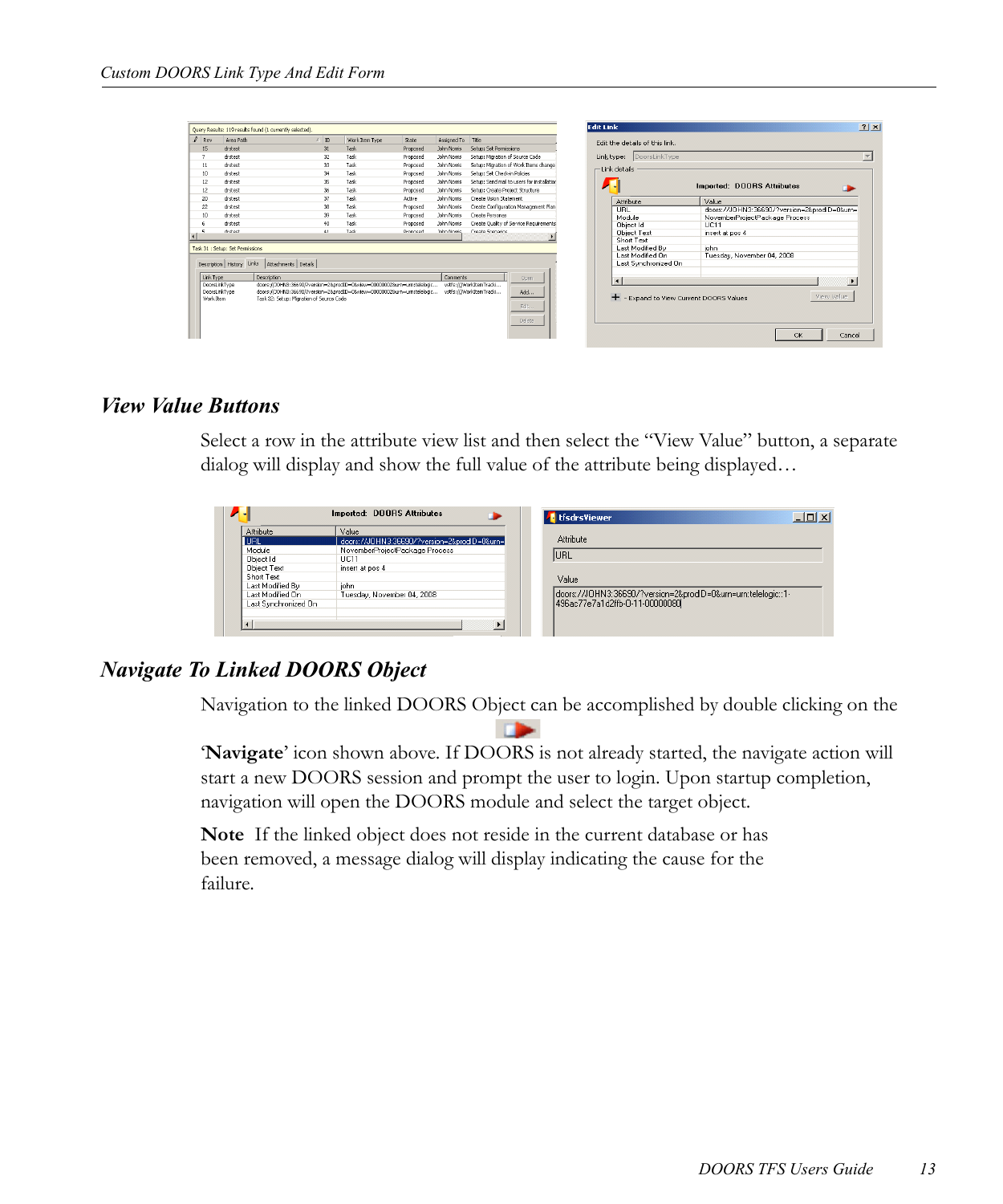<span id="page-14-0"></span>*Expand To Compare With Current DOORS Values*

|                                                                                        |                                             | Edit the details of this link. |                                                                                             |
|----------------------------------------------------------------------------------------|---------------------------------------------|--------------------------------|---------------------------------------------------------------------------------------------|
| Link type: DoorsLinkType                                                               | $\overline{\phantom{m}}$                    | Link type: DoorsLinkType       |                                                                                             |
| Link details                                                                           |                                             | $=$ Link details.              |                                                                                             |
|                                                                                        | Imported: DOORS Attributes                  |                                | <b>Imported: DOORS Attributes</b>                                                           |
| Attribute                                                                              | Value                                       | Attribute                      | Value                                                                                       |
| <b>LIBL</b>                                                                            | doors://J0HN3:36690/?version=2&prodID=0&um= | <b>URL</b>                     | doors://JOHN3:36690/?version=2&prodID=0&urn=                                                |
| Module                                                                                 | NovemberProjectPackage Process              | Module                         | NovemberProjectPackage Process                                                              |
| Object Id                                                                              | <b>UC11</b>                                 | Object Id                      | <b>UC11</b>                                                                                 |
| Object Text                                                                            | insert at pos 4                             | Object Text                    | insert at pos 4                                                                             |
| Short Text                                                                             |                                             | Short Text                     |                                                                                             |
| Last Modified By                                                                       | iohn                                        | Last Modified Bv               | john.                                                                                       |
| Last Modified On                                                                       | Tuesday, November 04, 2008                  | Last Modified On               | Tuesday, November 04, 2008                                                                  |
| Last Synchronized On                                                                   |                                             | Last Synchronized On           |                                                                                             |
| $\left  \cdot \right $                                                                 | $\blacktriangleright$                       | $\left  \right $               |                                                                                             |
| - Expand to View Current DOORS Values<br>Imported: Current Value Real Time Report View | View Value                                  |                                | - Expand to View Current DOORS Values<br>Imported: Current Value   Real Time Report View    |
|                                                                                        |                                             | <b>Attribute</b>               | Value                                                                                       |
| Attribute                                                                              | Value                                       | Object Heading                 | insert before as new4                                                                       |
| Object Heading                                                                         | insert before as new4                       | LIRL.                          |                                                                                             |
| <b>TIBL</b>                                                                            | doors://JOHN3:36690/?version=2&prodID=0&um  | Module                         | View Value<br>doors://JOHN3:36690/?version=28prodID=08urr<br>NovemberProtectPackage Process |
| Module Name                                                                            | NovemberProjectPackage Process              | Object Id                      | UC11                                                                                        |
| Object Identifier                                                                      | UC11                                        | Object Text                    | insert at pos 4 - Added some new text                                                       |
| Object Heading and Object                                                              | 2 insert before as new4tinsert at pos 4     | Short Text                     |                                                                                             |
| Created On                                                                             | Tuesday, November 04, 2008                  | Last Modified By               | iohn                                                                                        |
| Last Modified On                                                                       | Tuesday, November 04, 2008                  | Last Modified On               | Monday, January 12, 2009                                                                    |
|                                                                                        |                                             | Comment                        | insert before as new4                                                                       |

Clicking on the plus (+) button, will expand the form to display another list panel. When the form expands it compares the stored Link Attribute data to the current DOORS Object data – if there is a difference - the stored data items will highlite in "Red" as shown above. At this time the "**Synchronize**" button is enabled and if selected the link data is updated from DOORS for this link only

### <span id="page-14-1"></span>*Real Time Report View*

| <b>Altrix de</b>                 | Value                                   |
|----------------------------------|-----------------------------------------|
| <b>Object Heading</b>            | involt belong as need.                  |
| URL                              | does://(0HN):9890/'lvanion=2lprodD=0Lun |
| Module Name                      | NovemberProjectPackage Process          |
| <b>Cherct I dentifier</b>        | UCT1                                    |
| <b>Chiect Heading and Chiect</b> | 2 invest below as nevellinged at pop 6  |
| Casated On:                      | Tuesday, Nevenber DJ, 2008.             |
| Last Modified Dn                 | Tuesday, Nevenber 04, 2008              |
| мH                               | 픠                                       |
|                                  |                                         |
|                                  | View Value                              |
|                                  |                                         |
|                                  |                                         |

The same V1 capability exists where you can configure and display your own view of other DOORS attributes not included in the Synch/import. These values are not stored with the link and are for viewing only.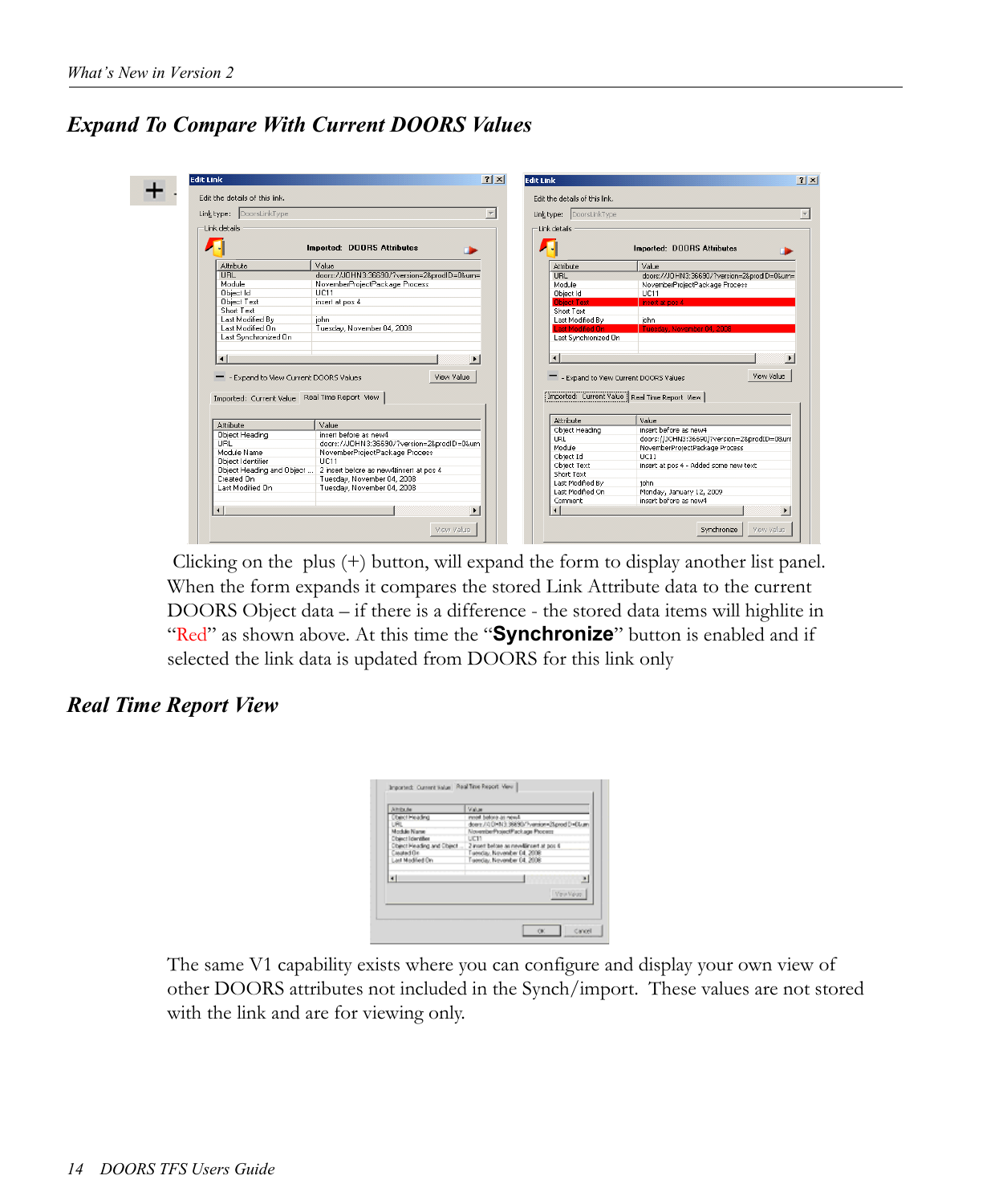### *Auto DOORS Start Up*

When DOORS is needed the V2 integration will attempt to start DOORS automatically and then post an Acknowledg dialog that should be "OK"ed after you have logged into DOORS and it has completed the startup sequence..

| $\boldsymbol{\mathsf{x}}$<br><b>TFS DOORS LinkControl</b>         | $\vert x \vert$<br>Login - DOORS |
|-------------------------------------------------------------------|----------------------------------|
|                                                                   | Database: 36690@JOHN3            |
| DOORS is starting - Please Wait until DOORS has completed Startup | Username:                        |
|                                                                   | Password:                        |
|                                                                   | Cancel<br>OK                     |

### <span id="page-15-0"></span>*Non DoorsLinkType support*

The integration supports links created in Version 1 and treats them as DOORS links.. The main difference is that existing links are still limited to only one attribute to be configured (they are not converted to the new link type).. However new links can be created using types such as "Workitem Hyperlink" and these new links will store the new additional DOORS data. There is a drawback and that is only links of "DoorsLinkType" can be opened using the New Custom Link Edit Form.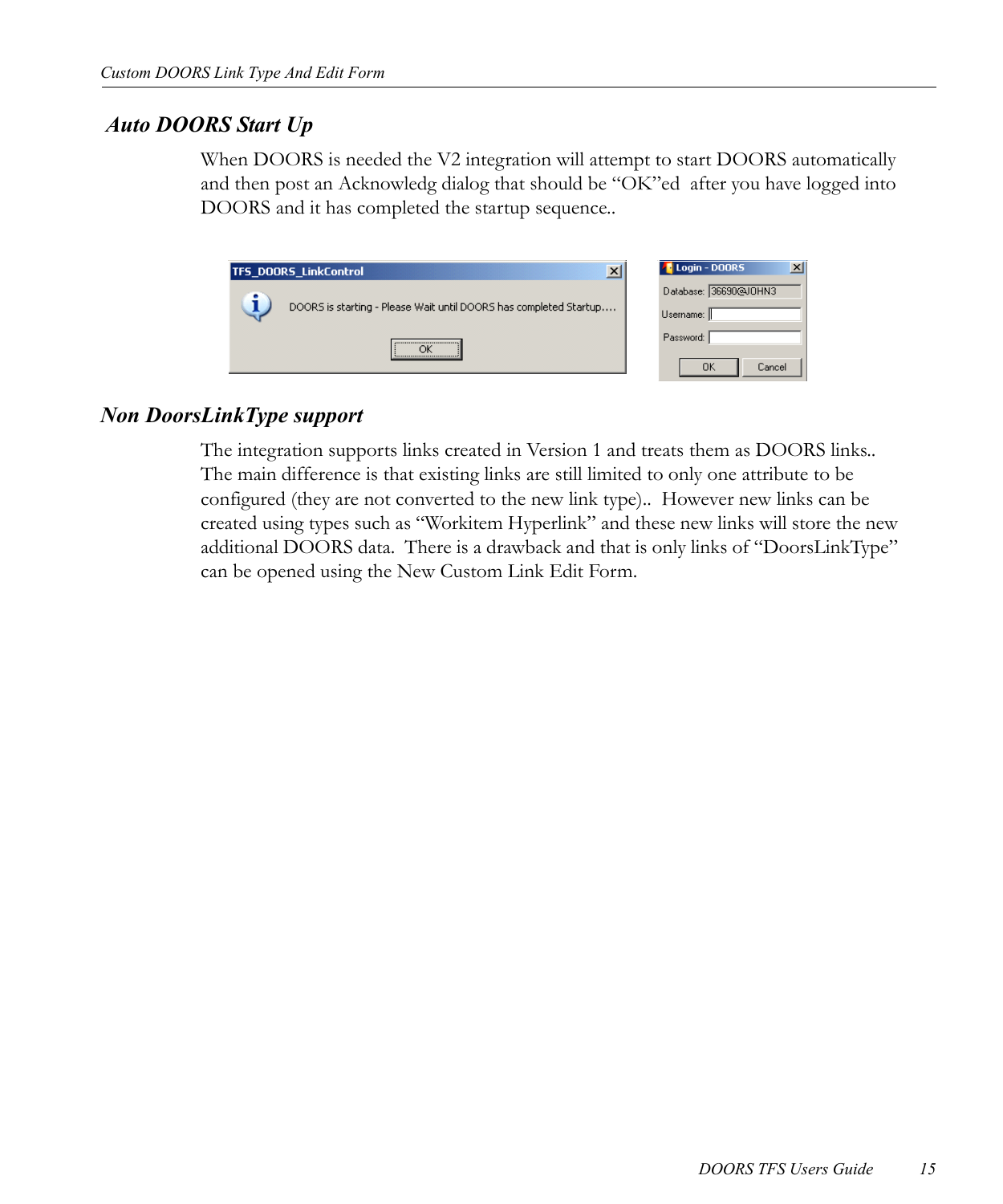### *4 Connect Visual Studio To Team Server*



**1.** From the Visual Studio Tools menus select 'Connect to Team Foundation Server..' option

| <b>Connect to Team Foundation Server</b> |         |
|------------------------------------------|---------|
| Connect to a Team Foundation Server:     |         |
| tfs06.codeplex.com                       | Servers |
| Team projects:                           |         |
| $\overline{\mathbf{v}}$ (Select All)     |         |
| <b>TFSDOORS</b>                          |         |
|                                          |         |
|                                          |         |
|                                          |         |

**2.** Click "Servers…" button to list existing servers and to add a new server.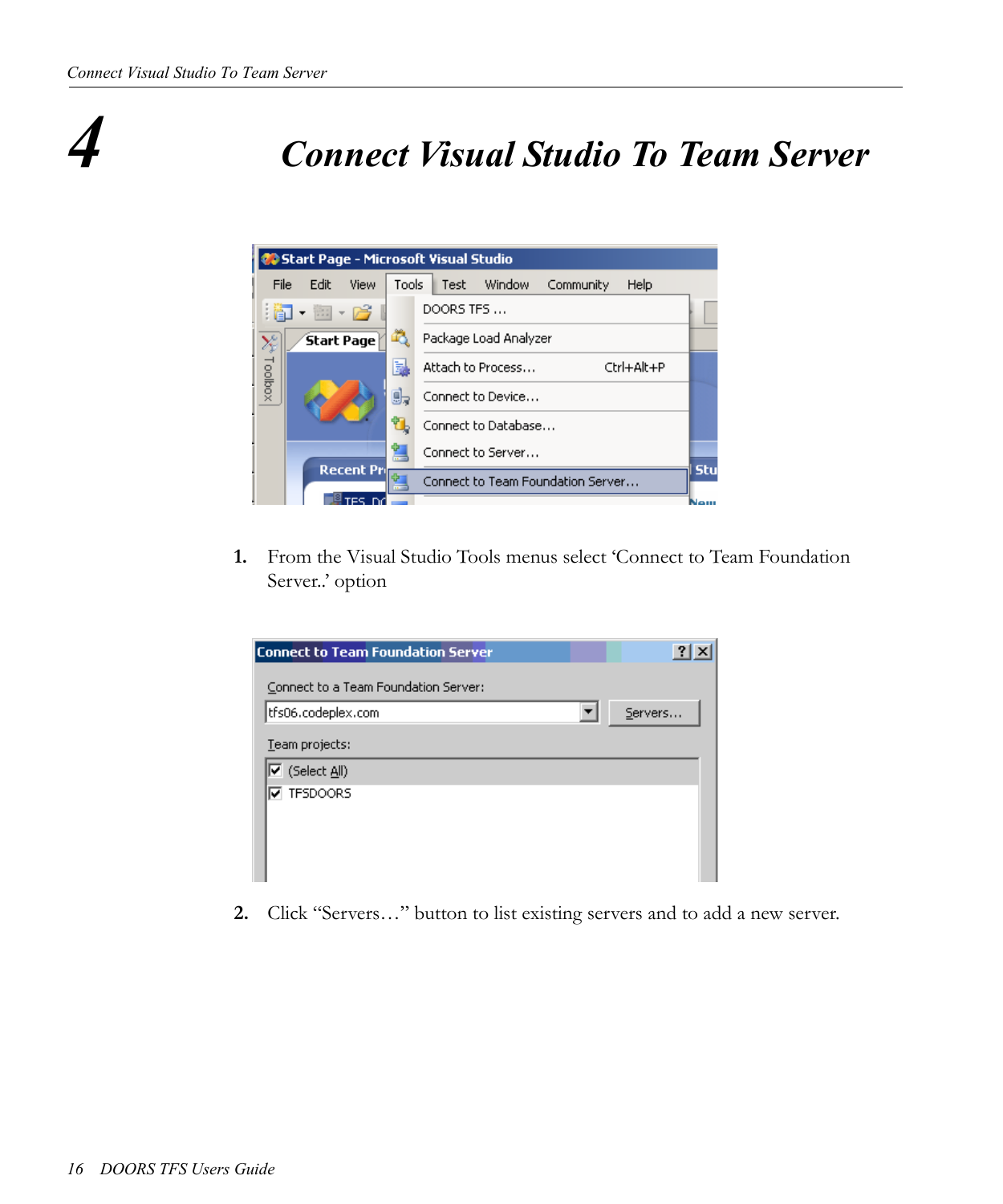|                              | <b>Add/Remove Team Foundation Server</b> |        |
|------------------------------|------------------------------------------|--------|
| Team Foundation Server list: |                                          |        |
| Name                         | URL                                      | Add    |
| tfs06.codeplex               | https://tfs06.codeplex.com/              |        |
|                              |                                          | Remove |
|                              |                                          | Close  |

**3.** Click "Add…" Button to add a new server.

| <b>Add Team Foundation Server</b> |          |           |        |
|-----------------------------------|----------|-----------|--------|
| Team Foundation Server name:      |          |           |        |
| tfs06.codeplex.com                |          |           |        |
| <b>Connection Details</b>         |          |           |        |
| Port number:                      | 443      |           |        |
| Protocol:                         | $C$ HTTP | $F$ HTTPS |        |
|                                   |          |           |        |
|                                   |          | ОK        | Cancel |

- **4.** Enter in Server name: , Port number, and check Protocol options based on your TFS Visual Studio server configuration. Then click OK to accept new entry.
- **5.** You are now ready to start 'Team Explorer' and execute the DOORS TFS integration.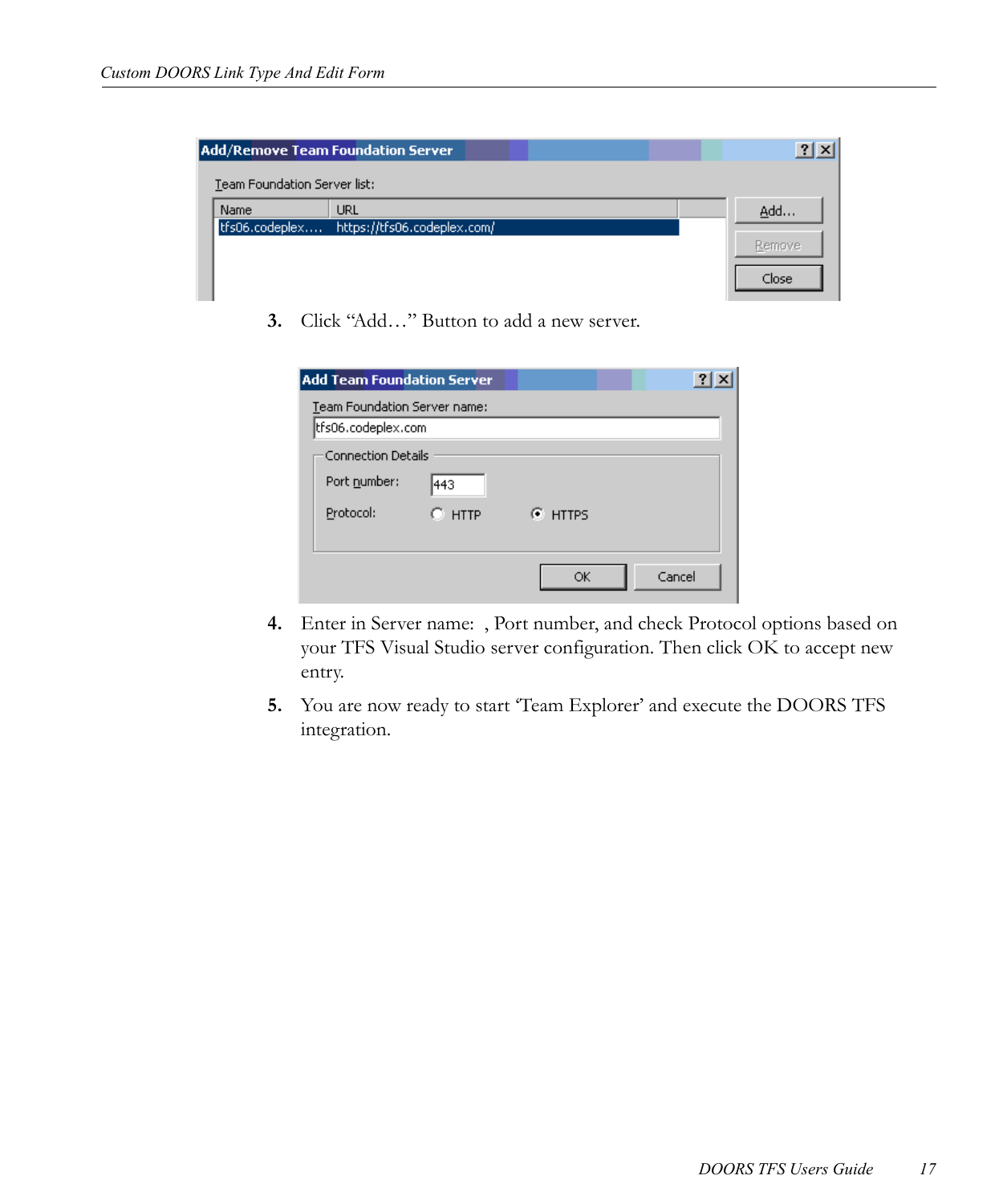

### *5 Starting TFS Explorer in Visual Studio*

To execute the DOORS TFS Integration do the following:

**1.** Start Visual Studio



**2.** Select '**Team Explorer**' tab found in the far right corner

| Team Explorer             |  |
|---------------------------|--|
| 中 ×                       |  |
| Add Existing Team Project |  |
|                           |  |

**3.** Select the '**Add Existing Team Project**' option at the top of the Team Explorer

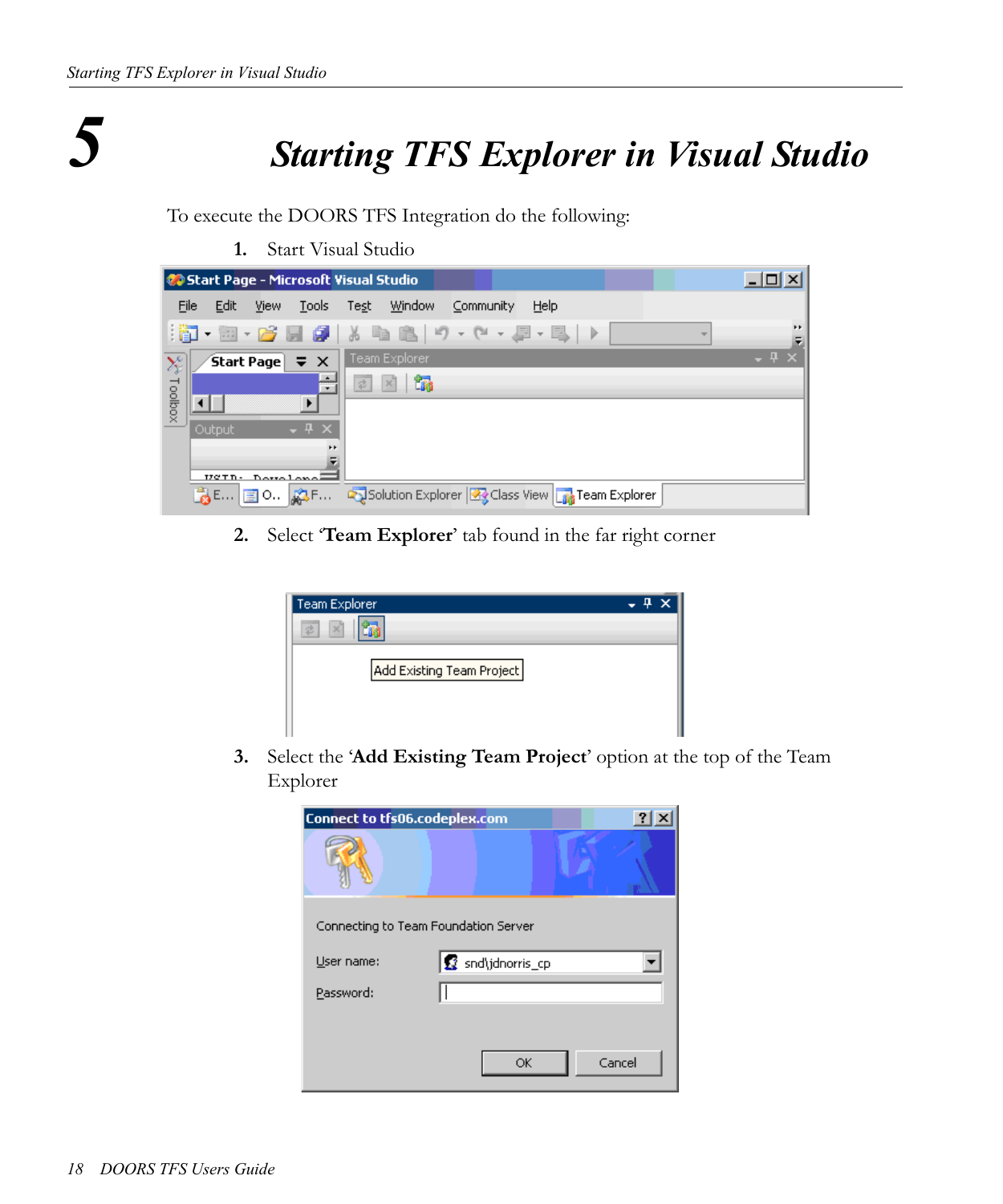**4.** Login to TFS Server

| <b>Connect to Team Foundation Server</b> | ?       |
|------------------------------------------|---------|
| Connect to a Team Foundation Server:     |         |
| tfs06.codeplex.com                       | Servers |
| Team projects:                           |         |
| $ \nabla$ (Select All)                   |         |
| <b>TFSDOORS</b>                          |         |
|                                          |         |

- **5.** Select the Project you wish to open
- **6.** Expand the Project Tree (TFSDOORS in our example case) and wait until 'Work Items' are loaded



**7.** Expand Work Items folder, then expand 'Team Queries folder

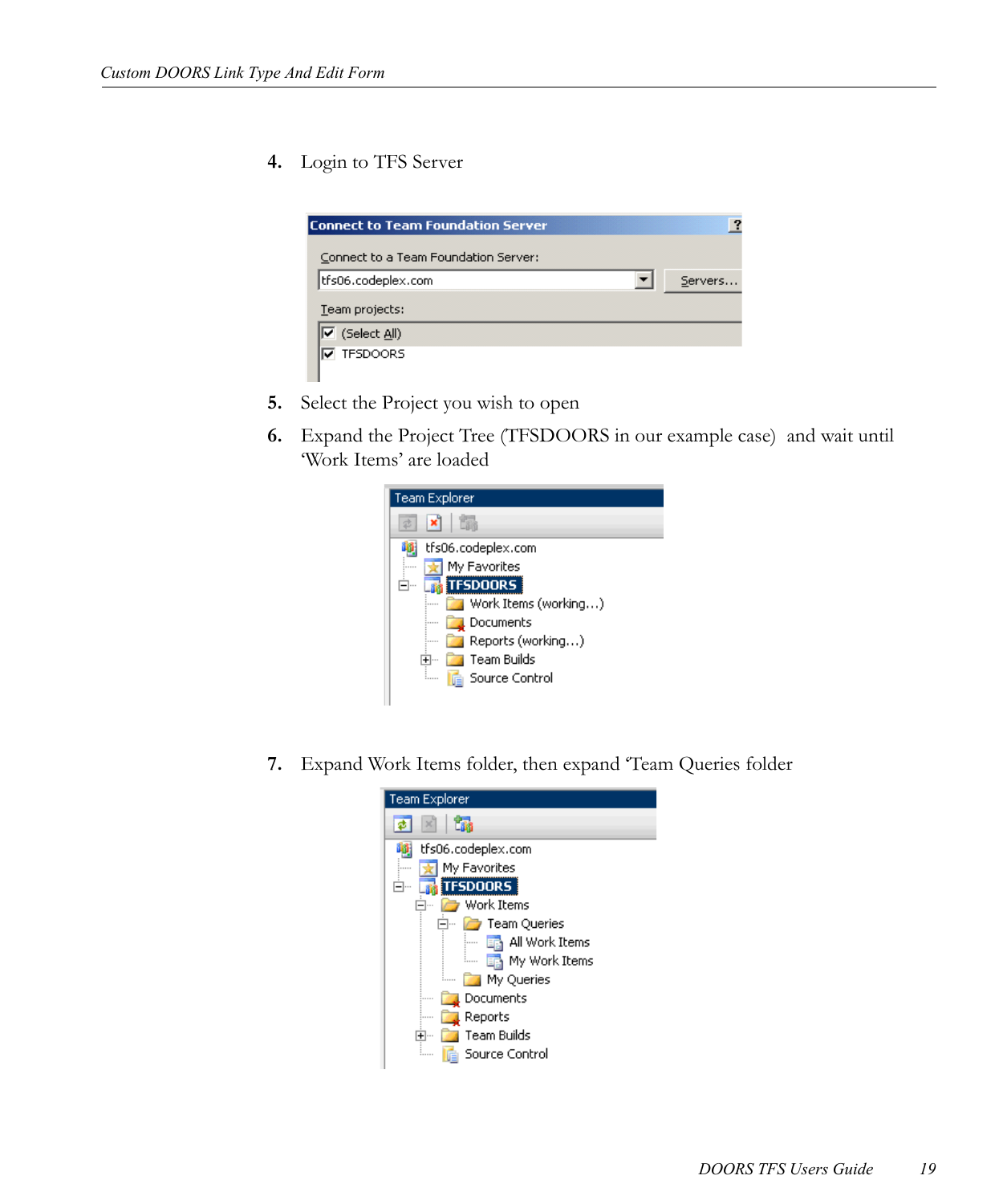- **8.** Double click 'All work items' or 'My work items' or enter in your own query to retrieve work items from TFS
- **9.** When the query has completed your work items will be displayed in the main window of Visual Studio

|               |                  | Ca All Work Items [Results] - Microsoft Visual Studio    |  |                                                         |                                                                                                                                                                                                                                                                                                                                                                                                                                                                                                                 |          |             |                    |                          |                  | $  D $ $\times$                                                                        |
|---------------|------------------|----------------------------------------------------------|--|---------------------------------------------------------|-----------------------------------------------------------------------------------------------------------------------------------------------------------------------------------------------------------------------------------------------------------------------------------------------------------------------------------------------------------------------------------------------------------------------------------------------------------------------------------------------------------------|----------|-------------|--------------------|--------------------------|------------------|----------------------------------------------------------------------------------------|
| File          |                  |                                                          |  | Edit View Build Team Tools Test Window                  | Help                                                                                                                                                                                                                                                                                                                                                                                                                                                                                                            |          |             |                    |                          |                  |                                                                                        |
| 囿             |                  |                                                          |  |                                                         | $\begin{array}{lll} \bullet \text{ of } \mathfrak{B} \text{ is the } \mathfrak{S} \text{ is the } \mathfrak{S} \text{ is the } \mathfrak{S} \text{ is the } \mathfrak{S} \text{ is the } \mathfrak{S} \text{ is the } \mathfrak{S} \text{ is the } \mathfrak{S} \text{ is the } \mathfrak{S} \text{ is the } \mathfrak{S} \text{ is the } \mathfrak{S} \text{ is the } \mathfrak{S} \text{ is the } \mathfrak{S} \text{ is the } \mathfrak{S} \text{ is the } \mathfrak{S} \text{ is the } \mathfrak{S} \text{$ |          |             |                    |                          |                  |                                                                                        |
|               |                  | BEICRECASE.                                              |  |                                                         |                                                                                                                                                                                                                                                                                                                                                                                                                                                                                                                 |          |             |                    |                          |                  |                                                                                        |
|               |                  | All Work Items [Results] Start Page                      |  |                                                         |                                                                                                                                                                                                                                                                                                                                                                                                                                                                                                                 |          |             |                    |                          | $\star$ $\times$ | Team Explorer<br>$-4x$                                                                 |
|               |                  | Query Results: 207 results found (1 currently selected). |  |                                                         |                                                                                                                                                                                                                                                                                                                                                                                                                                                                                                                 |          |             |                    |                          |                  | $\bullet$ $\blacksquare$ $\blacksquare$                                                |
| $\sqrt{}$ Rev |                  | Area Path                                                |  | △ ID                                                    | Work Item Type                                                                                                                                                                                                                                                                                                                                                                                                                                                                                                  |          | State       | Assigned To        | Title                    |                  | 40 qls.tfsmadeeasy.com<br>My Favorites                                                 |
|               | 15               | drstest                                                  |  | 31                                                      | Task                                                                                                                                                                                                                                                                                                                                                                                                                                                                                                            |          | Proposed    | John Norris        | Setup: Set Permis        |                  | drstest<br>Ėŀ<br>區                                                                     |
|               | 8.               | drstest                                                  |  | 32                                                      | Task                                                                                                                                                                                                                                                                                                                                                                                                                                                                                                            |          | Proposed    | <b>John Norris</b> | Setup: Migration c       |                  | Work Item Templates                                                                    |
|               | 13               | distest                                                  |  | 33                                                      | Task                                                                                                                                                                                                                                                                                                                                                                                                                                                                                                            |          | Proposed    | John Norris        | Setup: Migration c       |                  | 向- Dir Work Items                                                                      |
|               | 13               | drstest                                                  |  | 34                                                      | Task                                                                                                                                                                                                                                                                                                                                                                                                                                                                                                            |          | Proposed    | John Norris        | Setup: Set Check-        |                  | <b>E-</b> Team Queries                                                                 |
|               | 17               | drstest                                                  |  | 35                                                      | Task                                                                                                                                                                                                                                                                                                                                                                                                                                                                                                            |          | Proposed    | <b>John Norris</b> | Setup: Send mail t       |                  | Active Bugs                                                                            |
|               | 13               | drstest                                                  |  | 36                                                      | Task                                                                                                                                                                                                                                                                                                                                                                                                                                                                                                            |          | Proposed    | John Norris        | Setup: Create Prc        |                  | <b>En All My Team Project Work Items</b>                                               |
|               | 23               | drstest                                                  |  | 37                                                      | Task                                                                                                                                                                                                                                                                                                                                                                                                                                                                                                            |          | Active      | <b>John Norris</b> | Create Vision Stat -     |                  | <b>In All Tasks</b>                                                                    |
|               |                  |                                                          |  |                                                         |                                                                                                                                                                                                                                                                                                                                                                                                                                                                                                                 |          |             |                    |                          | $\mathbf{F}$     | All Work Items                                                                         |
|               |                  | Task 31 : Setup: Set Permissions                         |  |                                                         |                                                                                                                                                                                                                                                                                                                                                                                                                                                                                                                 |          |             |                    |                          |                  | <b>Blocked Work Items</b><br><b>End</b> Change Requests                                |
|               |                  |                                                          |  |                                                         |                                                                                                                                                                                                                                                                                                                                                                                                                                                                                                                 |          |             |                    | <b>DOORS</b>             |                  | <b>En Corrective Actions</b><br><b>Ligh</b> Customer Requirements<br>Development Tasks |
|               |                  | Title: Setup: Set Permissions                            |  |                                                         |                                                                                                                                                                                                                                                                                                                                                                                                                                                                                                                 |          | Discipline: | User Education     |                          |                  | <b>In Issues</b>                                                                       |
|               |                  |                                                          |  |                                                         |                                                                                                                                                                                                                                                                                                                                                                                                                                                                                                                 |          | Type:       | Mitigation Action  | $\overline{\phantom{a}}$ |                  | <b>Th</b> Mitigation Action Status<br>My Work Items                                    |
|               | Classification   |                                                          |  |                                                         |                                                                                                                                                                                                                                                                                                                                                                                                                                                                                                                 |          |             |                    |                          |                  | <b>Big</b> Product Requirements                                                        |
|               | Area path:       | drstest                                                  |  |                                                         |                                                                                                                                                                                                                                                                                                                                                                                                                                                                                                                 |          |             |                    | $\overline{ }$           |                  | <b>Construction</b><br>Team Explorer <b>Dy</b> Solution Explorer                       |
|               |                  | Iteration path: drstest\Iteration 0                      |  |                                                         |                                                                                                                                                                                                                                                                                                                                                                                                                                                                                                                 |          |             |                    | ▼                        |                  | $-4x$<br><b>Properties</b>                                                             |
|               | Status           |                                                          |  |                                                         |                                                                                                                                                                                                                                                                                                                                                                                                                                                                                                                 |          |             |                    |                          |                  |                                                                                        |
|               | Assigned to:     | John Norris                                              |  |                                                         | Blocked: No<br>$\blacktriangledown$                                                                                                                                                                                                                                                                                                                                                                                                                                                                             |          |             |                    | $\blacksquare$           |                  | <b>SH211</b>                                                                           |
|               | <b>Prinritur</b> | la.                                                      |  |                                                         | $\overline{\phantom{a}}$ Sate:                                                                                                                                                                                                                                                                                                                                                                                                                                                                                  | Proposed |             |                    | ≂                        |                  |                                                                                        |
| Error List    |                  |                                                          |  |                                                         |                                                                                                                                                                                                                                                                                                                                                                                                                                                                                                                 |          |             |                    |                          | $-4x$            |                                                                                        |
|               |                  | O D Errors 0 Warnings (i) 0 Messages                     |  | Error List Tommand Window Goutput & Find Symbol Results |                                                                                                                                                                                                                                                                                                                                                                                                                                                                                                                 |          |             |                    |                          |                  |                                                                                        |
| Ready         |                  |                                                          |  |                                                         |                                                                                                                                                                                                                                                                                                                                                                                                                                                                                                                 |          |             |                    |                          |                  | n,                                                                                     |

- **10.** Select any workitem in the list and DOORS integration controls will appear within the workitem form.
- **11.** To start the integration Floating Menu goto to the Tools menu and select 'DOORS TFS...' option

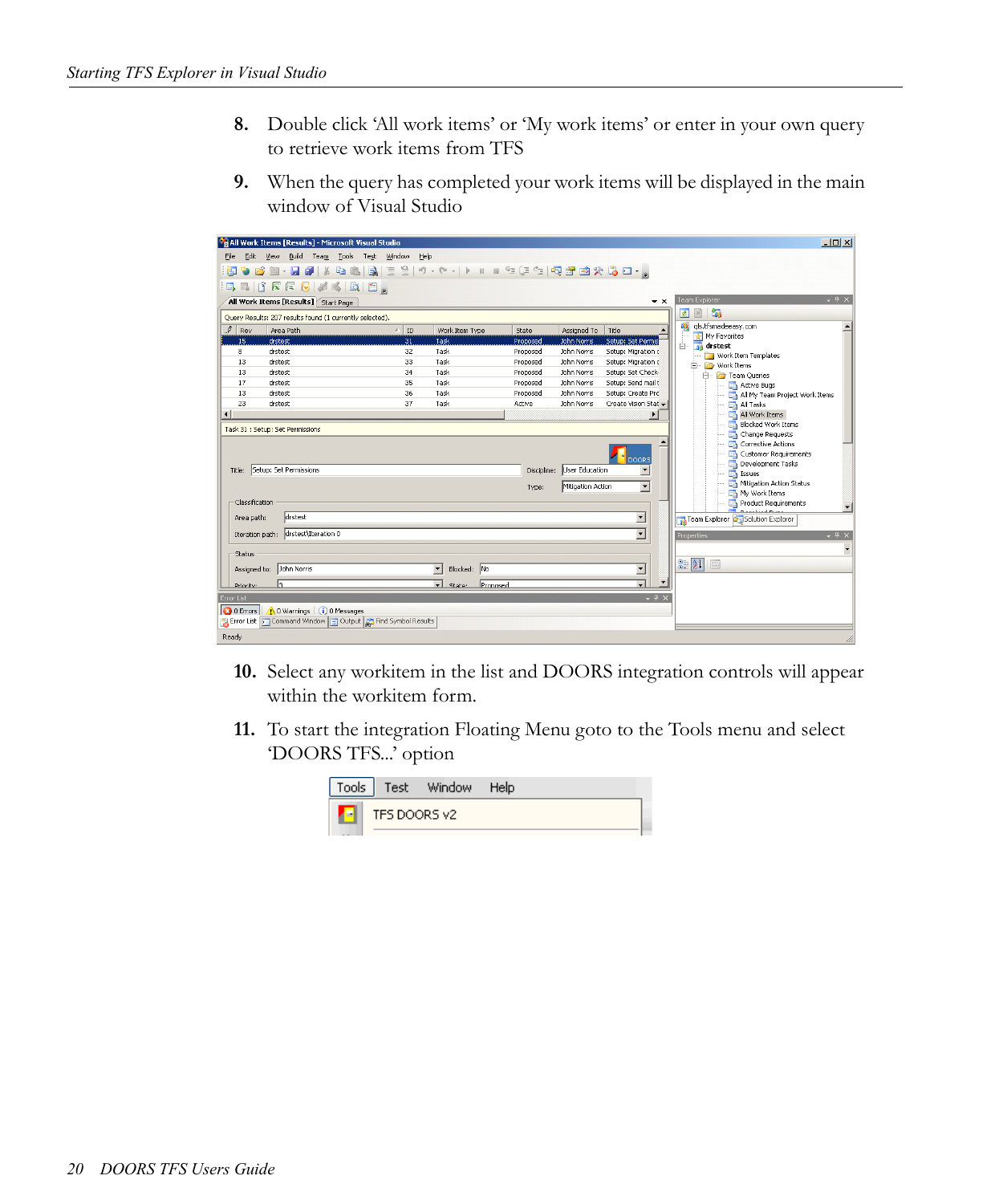**12.** This will activate the DOORS TFS Floating Menu.

| <b>DOORS TFS Menu</b><br>TFS   DOORS: Create Tasks   DOORS: Linking |
|---------------------------------------------------------------------|
| Current Query Results<br>Document: All Work Items                   |
| WorkItems: 422 Selected: 1                                          |
| Items To Synchronize                                                |
| C Current C Selected C All In Results                               |
|                                                                     |
| Close<br>Cancel<br>Start                                            |

**Note** If The Integration is executed before Work Items have been displayed the integration will not load and the following message will appear

| <b>TFS DOORS</b>                                           |
|------------------------------------------------------------|
|                                                            |
| Unable to Locate Any Displayed TFS WorkItems               |
| Please Login To Team Explorer And Execute A WorkItem Query |
| Restart the DOORS TFS Integration upon Query Completion    |
|                                                            |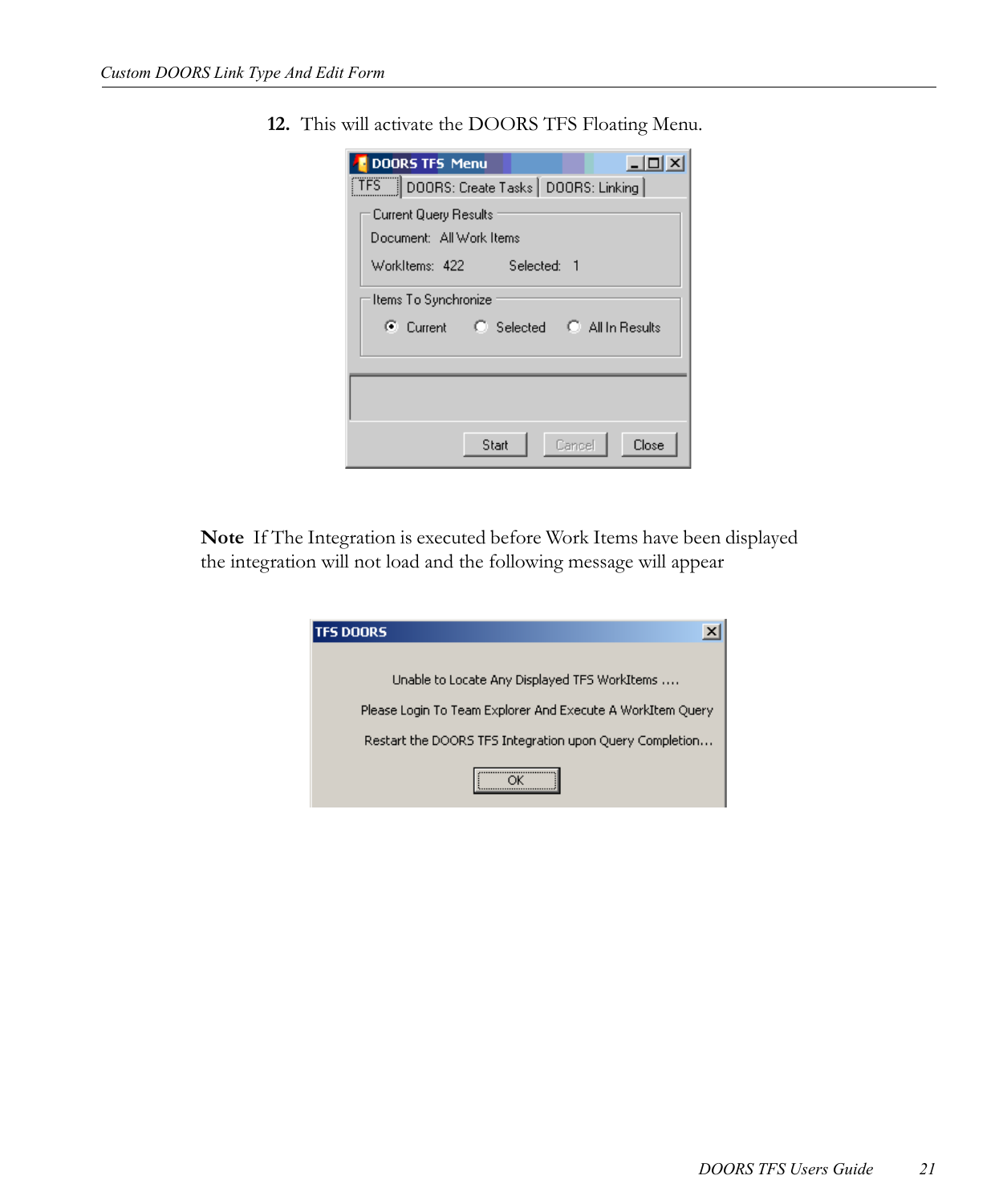### *6 Creating Links:*

<span id="page-22-0"></span>There are several methods to create a link. You can drag and drop and drop using the DOORS Icon Anchor or DOORS Links Tab paner. You can create multipl links using the Links Tab of the TFS Menu Dialog

### <span id="page-22-1"></span>**Create Links Using DOORS Icon Anchor**



Above appears a DOORS icon on the WorkItem Task form as part of the header banner. This icon is used as an anchor point where you can drag and drop to DOORS to make a new link. Just grab the icon and drag over to a DOORS object and drop.

|                        |                                  |           |         |                                     | <b>Ca All Work Items [Results] - Microsoft Visual Studio</b> |                                                            |                      |                             |          |             |                    |                          |                     | $  D $ $\times$                                              |
|------------------------|----------------------------------|-----------|---------|-------------------------------------|--------------------------------------------------------------|------------------------------------------------------------|----------------------|-----------------------------|----------|-------------|--------------------|--------------------------|---------------------|--------------------------------------------------------------|
| File                   |                                  |           |         |                                     |                                                              | Edit View Build Team Tools Test Window                     | Help                 |                             |          |             |                    |                          |                     |                                                              |
|                        |                                  |           |         |                                     |                                                              |                                                            |                      |                             |          |             |                    |                          |                     |                                                              |
|                        |                                  |           |         |                                     |                                                              |                                                            |                      |                             |          |             |                    |                          |                     |                                                              |
|                        |                                  |           |         |                                     |                                                              |                                                            |                      |                             |          |             |                    |                          |                     |                                                              |
|                        |                                  |           |         | All Work Items [Results] Start Page |                                                              |                                                            |                      |                             |          |             |                    |                          | $\mathbf{v} \times$ | <b>Team Explorer</b><br>$-4 \times$                          |
|                        |                                  |           |         |                                     | Query Results: 207 results found (1 currently selected).     |                                                            |                      |                             |          |             |                    |                          |                     | $\frac{1}{2}$<br>×<br>ब                                      |
|                        | $\mathcal{I}$ Rev                | Area Path |         |                                     |                                                              | $\triangle$ ID                                             |                      | Work Item Type              |          | State       | Assigned To        | Title                    |                     | 44<br>gls.tfsmadeeasv.com<br>My Favorites                    |
|                        | 15                               | drstest   |         |                                     |                                                              | 31                                                         |                      | Task                        |          | Proposed    | <b>John Norris</b> | Setup: Set Permis        |                     | <b>n</b> drstest<br>p.                                       |
|                        | 8                                | drstest   |         |                                     |                                                              | 32                                                         |                      | Task                        |          | Proposed    | John Norris        | Setup: Migration c       |                     | Work Item Templates                                          |
|                        | 13                               | drstest   |         |                                     |                                                              | 33                                                         |                      | Task                        |          | Proposed    | John Norris        | Setup: Migration c       |                     | - Work Items                                                 |
|                        | 13                               | drstest   |         |                                     |                                                              | 34                                                         |                      | Task                        |          | Proposed    | John Norris        | Setup: Set Check-        |                     | <b>E-</b> Team Oueries                                       |
|                        | 17                               | drstest   |         |                                     |                                                              | 35                                                         |                      | Task                        |          | Proposed    | John Norris        | Setup: Send mail t       |                     | <b>LET</b> Active Bugs                                       |
|                        | 13                               | drstest   |         |                                     |                                                              | 36                                                         |                      | Task                        |          | Proposed    | <b>John Norris</b> | Setup: Create Prc        |                     | All My Team Project Work Items                               |
|                        | 23                               | drstest   |         |                                     |                                                              | 37                                                         |                      | Task                        |          | Active      | <b>John Norris</b> | Create Vision Stat       |                     | Light All Tasks                                              |
| $\left  \cdot \right $ |                                  |           |         |                                     |                                                              |                                                            |                      |                             |          |             |                    |                          | $\mathbf{E}$        | All Work Items                                               |
|                        | Task 31 : Setup: Set Permissions |           |         |                                     |                                                              |                                                            |                      |                             |          |             |                    |                          |                     | <b>Blocked Work Items</b><br>Change Requests                 |
|                        |                                  |           |         |                                     |                                                              |                                                            |                      |                             |          |             |                    |                          |                     | <b>List</b> Corrective Actions                               |
|                        |                                  |           |         |                                     |                                                              |                                                            |                      |                             |          |             |                    |                          |                     | <b>List</b> Customer Requirements                            |
|                        |                                  |           |         |                                     |                                                              |                                                            |                      |                             |          |             |                    | <b>DOORS</b>             |                     | Development Tasks                                            |
|                        | Title: Setup: Set Permissions    |           |         |                                     |                                                              |                                                            |                      |                             |          | Discipline: | User Education     |                          |                     | <b>In Issues</b>                                             |
|                        |                                  |           |         |                                     |                                                              |                                                            |                      |                             |          | Type:       | Mitigation Action  | $\overline{\phantom{a}}$ |                     | <b>Bar</b><br>Mitigation Action Status                       |
|                        |                                  |           |         |                                     |                                                              |                                                            |                      |                             |          |             |                    |                          |                     | <b>In My Work Items</b>                                      |
|                        | Classification                   |           |         |                                     |                                                              |                                                            |                      |                             |          |             |                    |                          |                     | <b>Froduct Requirements</b>                                  |
|                        | Area path:                       |           | drstest |                                     |                                                              |                                                            |                      |                             |          |             |                    | ≛                        |                     | <b>Brooklynd Print</b><br>Team Explorer 23 Solution Explorer |
|                        |                                  |           |         | Iteration path: drstest\Iteration 0 |                                                              |                                                            |                      |                             |          |             |                    | $\blacktriangledown$     |                     |                                                              |
|                        |                                  |           |         |                                     |                                                              |                                                            |                      |                             |          |             |                    |                          |                     | $-4x$<br>Properties                                          |
|                        | -Status                          |           |         |                                     |                                                              |                                                            |                      |                             |          |             |                    |                          |                     |                                                              |
|                        | Assigned to: John Norris         |           |         |                                     |                                                              |                                                            | $\blacktriangledown$ | Blocked: No                 |          |             |                    | $\overline{\phantom{a}}$ |                     | $3:21 =$                                                     |
|                        |                                  |           |         |                                     |                                                              |                                                            |                      |                             |          |             |                    |                          |                     |                                                              |
|                        | Princibus.                       |           |         |                                     |                                                              |                                                            |                      | $\overline{\bullet}$ State: | Proposed |             |                    |                          |                     |                                                              |
| <b>Error List</b>      |                                  |           |         |                                     |                                                              |                                                            |                      |                             |          |             |                    |                          | $-4x$               |                                                              |
|                        |                                  |           |         |                                     | 0 0 Errors 1 0 Warnings (i) 0 Messages                       |                                                            |                      |                             |          |             |                    |                          |                     |                                                              |
|                        |                                  |           |         |                                     |                                                              | Error List 5 Command Window 3 Output 2 Find Symbol Results |                      |                             |          |             |                    |                          |                     |                                                              |
| Ready                  |                                  |           |         |                                     |                                                              |                                                            |                      |                             |          |             |                    |                          |                     |                                                              |

**Note** Reverse Drag Drop from DOORS is not activated at this time., use the DOORS Links Tab instead.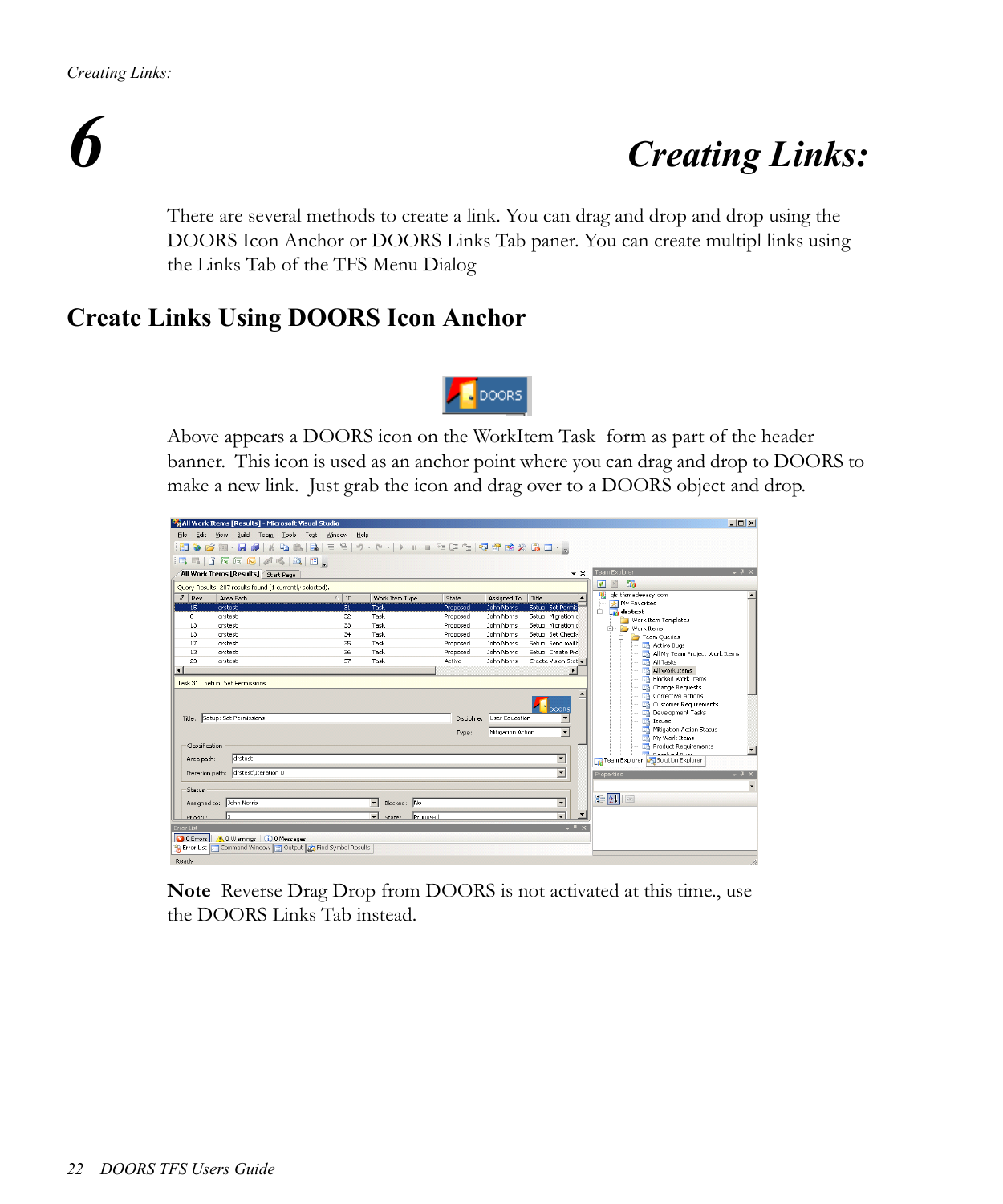### <span id="page-23-0"></span>**DOORS Links Tab Panel**

|    | Description   History   Links<br><b>DOORS Links</b> | DOORS Links<br>Attachments<br>Details |                               |                       |                   |
|----|-----------------------------------------------------|---------------------------------------|-------------------------------|-----------------------|-------------------|
| ID | Type                                                | Title                                 | Description                   | Comments              | Navigate          |
| 0  | DoorsLinkTvpe                                       | ID: UC1_Module: Novembe               | new use case text 2:51        | vstfs:///WorkItemTrac |                   |
|    | DoorsLinkTvpe                                       | ID: LIC5 Module: Novembe              | this is a test for section1   | vstfs:///WorkItemTrac |                   |
| 2  | DoorsLinkTvpe                                       | ID: LIC7 Module: Novembe              | this is an inserted section   | vstfs:///WorkItemTrac | <b>Attributes</b> |
| 3  | DoorsLinkTvpe                                       | ID: LIC11 Module: Novemb              | insert at pos 4               | vstfs:///WorkItemTrac |                   |
| 4  | Workitem Hyperlink                                  | doors://JOHN3:36679/?ver              | doors://JOHN3:36679/?version= |                       | Synchronize       |
| 5  | Workitem Hyperlink                                  | doors://JOHN3:36679/?ver              | doors://JOHN3:36679/?version= | vstfs:///WorkItemTrac |                   |
|    |                                                     |                                       |                               |                       | Delete            |

A new Custom Tab panel can been added to workitem forms that will display links to DOORS targets. You may creates links for the workItem by Drag And Drop using this panel.

- **1.** Select a **Work Item** from the TFS Query Results list and open the DOORS Links Tab.
- **2.** Click the Mouse in the List area and Drag and Drop onto any DOORS object that you have **WRITE/EDIT ACCESS** to. If possible links will be created on both items in both directions.
- **3.** Or Select a DOORS object and Drag and Drop onto the List area. If possible links will be created on both items in both directions.
- **4.** In the links list area a new link will added to the existing list. The WorkItem is SAVED automatically.

In DOORS an External link is created and any attributes specified in the Configuration Module will be imported into DOORS and assigned to the External Link Attributes (NOT the DOORS Object Attributes). Use the DOORS Link Editor to view the imported values.

| Car user requirements parsed in                |                                  |
|------------------------------------------------|----------------------------------|
| TFS-UR7 3 Requirements                         |                                  |
| TFS-UR8 $\sqrt{2}$ 3.1 Capability Requirements | External Links ><br>d3 work item |
| TFS-UR9 3.1.1 Carrying Capacity                |                                  |
| TFS-UR10 $\bigcup$ 3.1.1.1 Number of people    |                                  |

**Note** The DOORS External link is not Navigable back to Visual Studio do to it being a NON Supported feature of MicroSoft Work Item URI Navigation in Version 2005 and 2008.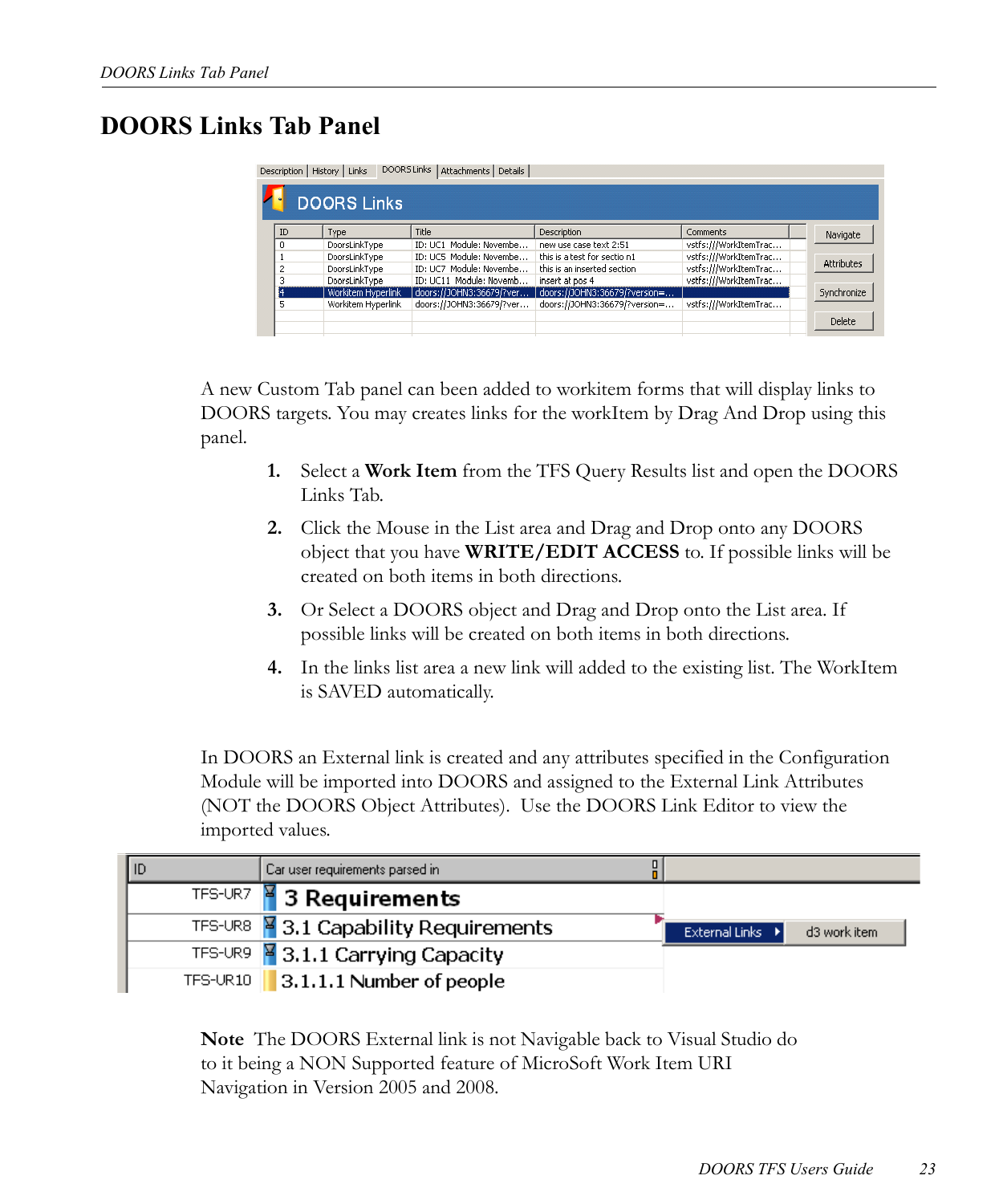### <span id="page-24-0"></span>**Create Multiple Links**

### <span id="page-24-1"></span>**Location: DOORS TFS Menu DOORS:Linking Tab**



DOORS: Linking tab option allows you to create multiple links at once between the TFS Results view and the DOORS Display.

#### *Direction*

- TFS From DOORS
- TFS To DOORS

#### *Items To Link*

- Current Item
- Selected Items
- All In Display

To link 1 or more DOORS objects to a single workItem select the TFS <--- DOORS option in the 'Direction' section. Select the workItem you want to link to in the query results document, in DOORS select the object or objects you want to link from. on the Link Menu Dialog select the appropriate 'Items To Link' option. Select 'Start', a confirm prompt will appear indicating the number of links to be created

To link 1 or more WorkItems to a single DOORS object select the TFS ---> DOORS option in the 'Direction' section. Select the DOORS object you want to link to in the DOORS module, in Visual Studio select the workItem or workItems you want to link from. On the Link Menu Dialog select the appropriate 'Items To Link' option. Select 'Start', a confirm prompt will appear indicating the number of links to be created.

**Note** After starting the link operation if you receive a dialog indicating the inablility to select or locate a DOORS object. Reselect your DOORS object or objects making sure the DOORS module is the current Active module and try the operation again.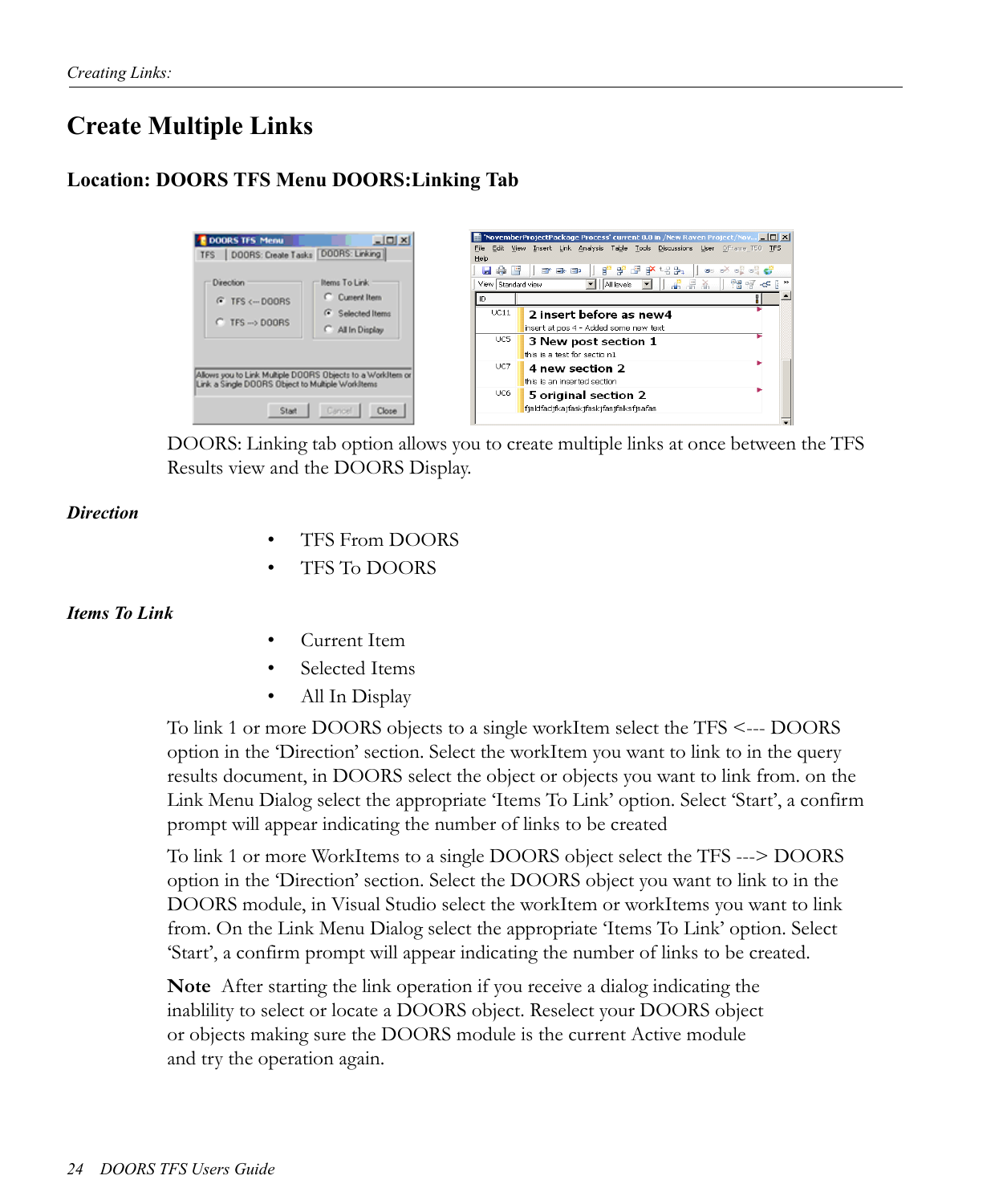### *7 Synchronize Work Items*

### <span id="page-25-0"></span>**Synchronize: Multiple WorkItems**

| <u>니미지</u><br>DOORS TFS Menu                        | Call Work Items [Results] - Microsoft Visual Studio                                                                                                        | <b>LDX</b>                     |
|-----------------------------------------------------|------------------------------------------------------------------------------------------------------------------------------------------------------------|--------------------------------|
| TFS<br>DOORS: Create Tasks   DOORS: Linking         | Build<br>Team Tools Test<br>Window Help<br>File<br>View.                                                                                                   |                                |
| Current Query Results                               | All Work Items [Results] Start Page<br>$\mathbf{v} \times$                                                                                                 | Team Expl + 0 X                |
| Document: All Work Items                            | Query Results: 422 results found (1 currently selected).                                                                                                   | ■■■                            |
| WorkItems: 422<br>Selected: 1                       | $\ell$ Rev<br>$\blacksquare$<br>Work Item Type<br>Area Path<br>Assigned To Title<br>State                                                                  | gls.tfsmadeea =<br>* My Favori |
|                                                     | John Norris<br>Setup: Set <sup>-</sup><br>45<br>drstest<br>31<br>Task<br>Proposed<br>John Norris<br>drstest<br>Setup: Migr<br>13<br>Task<br>32<br>Proposed | Ėŀ<br>drstest<br><b>Work</b>   |
| Items To Synchronize                                | 20<br>drstest<br>33<br>Task<br>John Norris<br>Setup: Migr<br>Proposed<br>disted<br>Task                                                                    | <b>Work</b><br>Ėŀ              |
|                                                     | 20<br>34<br>John Norris<br>Setup: Set<br>Proposed<br>John Norris<br>21<br>disted<br>35<br>Setup: Sen<br>Task<br>Proposed                                   | $B - B$ Te                     |
| C Selected<br>C All In Besults<br>G.<br>Current     | 36<br>John Norris<br>disted<br>Task<br>Setup: Cre<br>17<br>Proposed                                                                                        |                                |
|                                                     | 24<br>37<br>Task<br>John Norris<br>drstest<br>Create Visi<br>Active<br>27<br>38<br>drstest<br>John Norris<br>Task<br>Create Cor<br>Proposed                | aa par                         |
|                                                     | 39<br>John Norris<br>24<br>Task<br>Create Per<br>drstest<br>Proposed                                                                                       |                                |
|                                                     | John Norris<br>40<br>Create Qua_<br>10 <sub>1</sub><br>drstest<br>Task<br>Proposed                                                                         |                                |
| Allows you to synchronize Selected WorkItems or All | 1.1.1<br>$-1$                                                                                                                                              |                                |
| WorkItems in current Results View                   | Task 31 : Setup: Set Permissions                                                                                                                           |                                |
|                                                     | $-4x$<br>Output                                                                                                                                            | i<br>Prime                     |
| Start<br>Cancel<br>Close                            | $-1$ $-1$ $-1$ $-1$<br>Show output from: DOORS TFS<br>Error List   Command Window   2 Output   2 Find Symbol Results                                       | Tea 2350u                      |
|                                                     | Ready                                                                                                                                                      |                                |

This menu allows you to synchronize the workItems currently displayed in the Query Results window. You can synchronize the single current workitem, selected or All workitems in a Query. This provides the capability to query for any qroup of workitems and synchronize only those specific work items

#### *Current Query Results Section*

- **Document:** Name of current Query Results Document
- **WorktItems**: Number of WorkItems in Query Results
- **Selected**: Number of WorkIems selected using click or shift click

#### *Items To Synchronize Section*

- **Current**: Selected WorkItem
- **Selected**: WorkIems selected using click or shift-click
- **All in Results**: All WorkItems in Query Results

After running the desired query, Set the "Items To Synchronize Section" to indicate which workitems in the current query results document you wish to synchronize. Select the 'Start' button, a confirmation prompt should appear indicating how many workitems are about to be synchronized. Selecting 'OK' will start the operation and will also open a 'Report Dialog" to display messages and warnings for each link being synchronized.

**Note** A larger number of WorkIems and their links being synchronized can take many minutes to complete which can be due to where the links target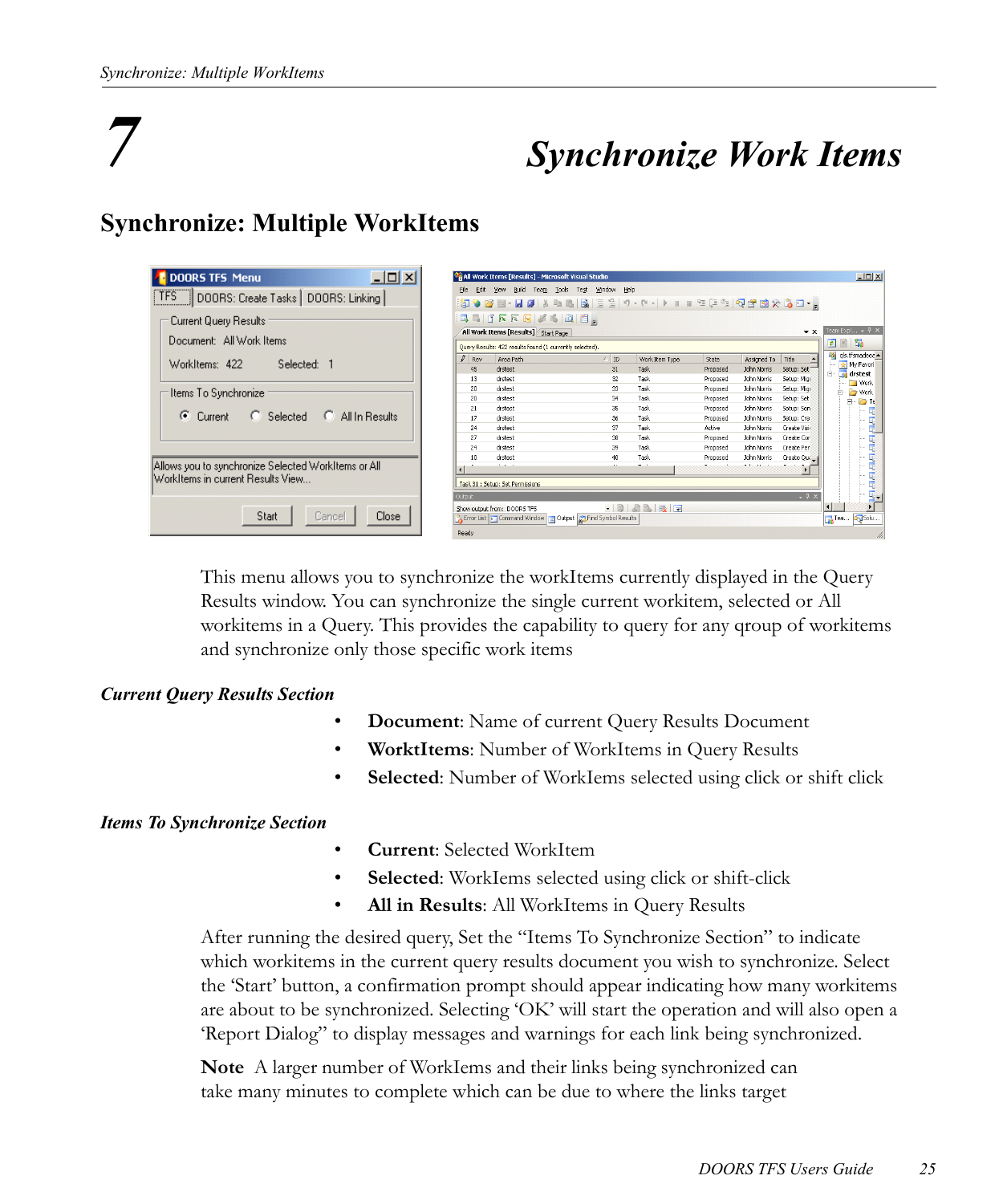resides in DOORS and also to network and processor throughput speeds. Also for each workitem link their is a corresponding DOORS link which must also be synchronized effectively doubling the amount of links.

### <span id="page-26-0"></span>**Syncrhonize: Single WorkItem**

|     | Description   History   Links | DOORS Links   Attachments   Details |                               |                       |             |
|-----|-------------------------------|-------------------------------------|-------------------------------|-----------------------|-------------|
|     | <b>DOORS Links</b>            |                                     |                               |                       |             |
| ID. | Type                          | Title                               | Description                   | Comments              | Navigate    |
| 0   | DoorsLinkType                 | ID: UC1 Module: Novembe             | new use case text 2:51        | vstfs:///WorkItemTrac |             |
|     | DoorsLinkType                 | ID: UC5 Module: Novembe             | this is a test for sectio n1  | vstfs:///WorkItemTrac |             |
| ۰   | DoorsLinkType                 | ID: UC7 Module: Novembe             | this is an inserted section   | vstfs:///WorkItemTrac | Attributes  |
| g   | DoorsLinkType                 | ID: UC11 Module: Novemb             | insert at pos 4               | vstfs:///WorkItemTrac |             |
| 14  | Workitem Hyperlink            | doors://JOHN3:36679/?ver            | doors://JOHN3:36679/?version= |                       | Synchronize |
| 5   | Workitem Hyperlink            | doors://JOHN3:36679/?ver            | doors://JOHN3:36679/?version= | vstfs:///WorkItemTrac |             |
|     |                               |                                     |                               |                       | Delete      |
|     |                               |                                     |                               |                       |             |
|     |                               |                                     |                               |                       |             |
|     |                               |                                     |                               |                       | Cancel      |
|     |                               |                                     |                               |                       |             |

Selecting the 'Synchronize' button will attempt to synchronize all of the links shown in the display. Any errors or warnings will be displayed in a Report Window that opens when synchronize begins.. If you wish to only synchronize one link use the Custom Link Edit Form which can be accessed from the standard 'Links' tab through the 'Edit' button.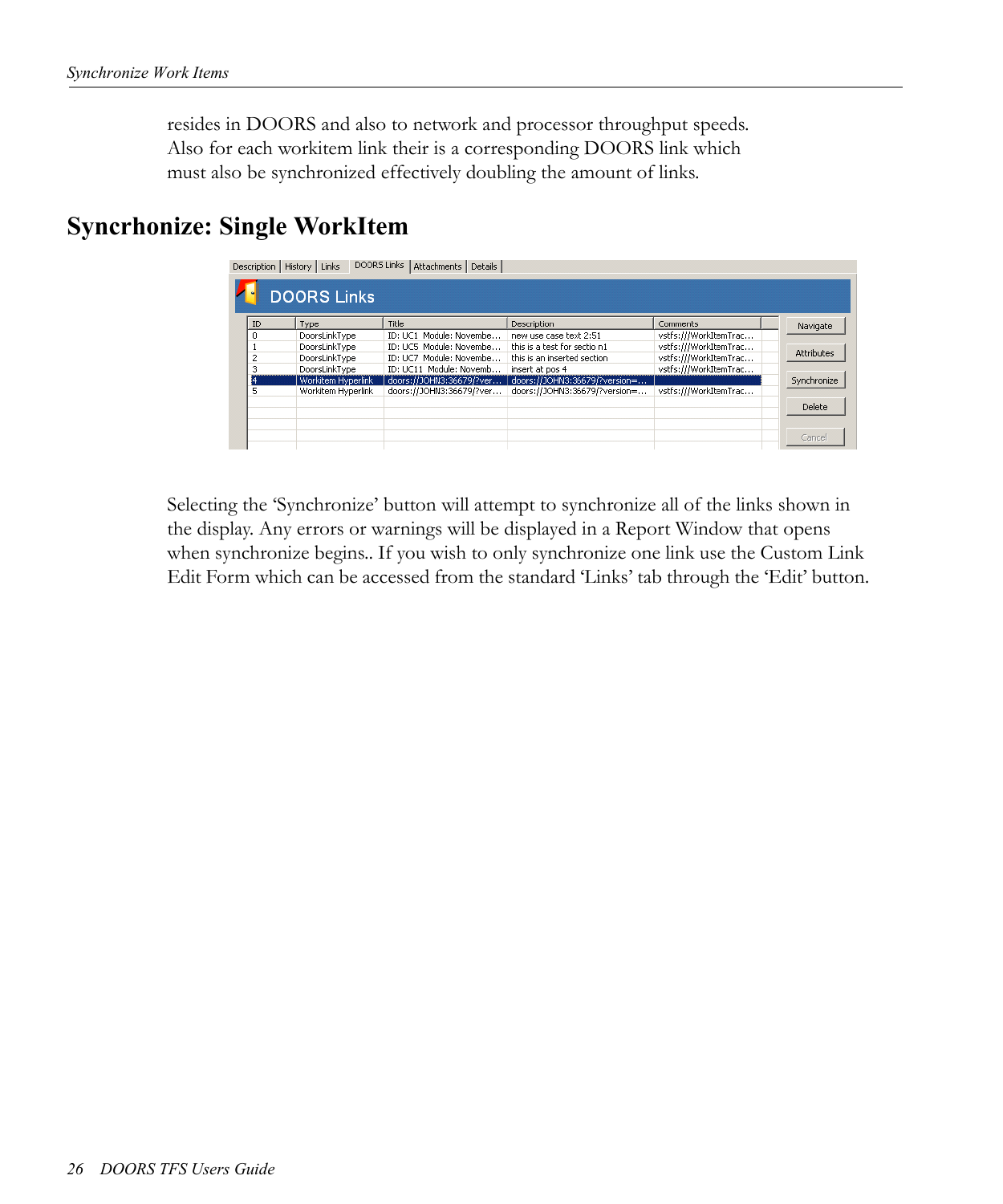| Edit the details of this link.                                                         |                                                                    |                          | Edit the details of this link. |                                                                                                        |
|----------------------------------------------------------------------------------------|--------------------------------------------------------------------|--------------------------|--------------------------------|--------------------------------------------------------------------------------------------------------|
| Link type: DoorsLinkType                                                               |                                                                    | $\overline{\mathbf{v}}$  | Link type: DoorsLinkType       |                                                                                                        |
| l ink details                                                                          |                                                                    | $-\mathsf{Link}$ details |                                |                                                                                                        |
|                                                                                        | Imported: DOORS Attributes                                         |                          |                                | Imported: DOORS Attributes                                                                             |
| Attribute                                                                              | Value                                                              |                          | Attribute                      | Value                                                                                                  |
| <b>TIBL</b>                                                                            | doors://J0HN3:36690/?version=2&prodID=0&um=                        | <b>URL</b>               |                                | doors://JOHN3:36690/?version=2&prodID=0&um=                                                            |
| Module                                                                                 | NovemberProjectPackage Process                                     | Module                   |                                | NovemberProjectPackage Process                                                                         |
| Object Id                                                                              | LIC11                                                              |                          | Object Id                      | UC11                                                                                                   |
| Object Text                                                                            | insert at pos 4                                                    |                          | <b>Object Text</b>             | insert at nos 4                                                                                        |
| Short Text                                                                             |                                                                    |                          | Short Text                     |                                                                                                        |
| Last Modified Bv                                                                       | iohn.                                                              |                          | Last Modified Bv               | iohn                                                                                                   |
| Last Modified On                                                                       | Tuesday, November 04, 2008                                         |                          | Last Modified On               | Tuesday, November 04, 2008                                                                             |
| Last Synchronized On                                                                   |                                                                    |                          | Last Synchronized On           |                                                                                                        |
| $\vert \vert$                                                                          |                                                                    | $\ddot{ }$<br>$\lvert$   |                                |                                                                                                        |
| - Expand to View Current DOORS Values<br>Imported: Current Value Real Time Report View | View Value                                                         |                          |                                | View Value<br>- Expand to View Current DOORS Values<br>Imported: Current Value   Real Time Report View |
|                                                                                        |                                                                    |                          |                                |                                                                                                        |
| <b>Attribute</b>                                                                       | Value                                                              |                          | Attribute                      | Value                                                                                                  |
| Object Heading                                                                         | insert before as new4                                              |                          | Object Heading                 | insert before as new4                                                                                  |
| HBL.                                                                                   | doors://JOHN3:36690/?version=2&prodID=0&um                         | LIRL.                    |                                | doors://JOHN3:36690/?version=28prodID=08urr                                                            |
| Module Name                                                                            | NovemberProjectPackage Process                                     | Module                   |                                | NovemberProjectPackage Process                                                                         |
| Object Identifier                                                                      | 11011                                                              |                          | Object Id                      | UC11                                                                                                   |
|                                                                                        | Object Heading and Object  2 insert before as new4tinsert at pos 4 |                          | Object Text                    | insert at pos 4 - Added some new text                                                                  |
| Created On                                                                             | Tuesday, November 04, 2008                                         |                          | Short Text                     |                                                                                                        |
| Last Modified On                                                                       | Tuesday, November 04, 2008                                         |                          | Last Modified By               | john.                                                                                                  |
|                                                                                        |                                                                    |                          | Last Modified On               | Monday, January 12, 2009                                                                               |
| $\lvert$                                                                               | $\ddot{\phantom{1}}$                                               |                          | Comment                        | insert before as new4                                                                                  |
|                                                                                        |                                                                    |                          |                                | $\blacktriangleright$                                                                                  |
|                                                                                        | View Value                                                         |                          |                                | View Value<br>Synchronize                                                                              |
|                                                                                        |                                                                    |                          |                                |                                                                                                        |

#### $+$ .

IAccess the DOORS Link Edit form from the standard workitem 'Links' tab panel. Clicking on the plus (+) button will expand the form and retrieve current data from the doors target object.

When the form expands it compares the stored Link Attribute data to the current DOORS object data – if there is a difference the stored data items will highlite in "Red" as shown above.At this time the "**Synchronize**" button is enabled and if selected then the link data is updated from DOORS..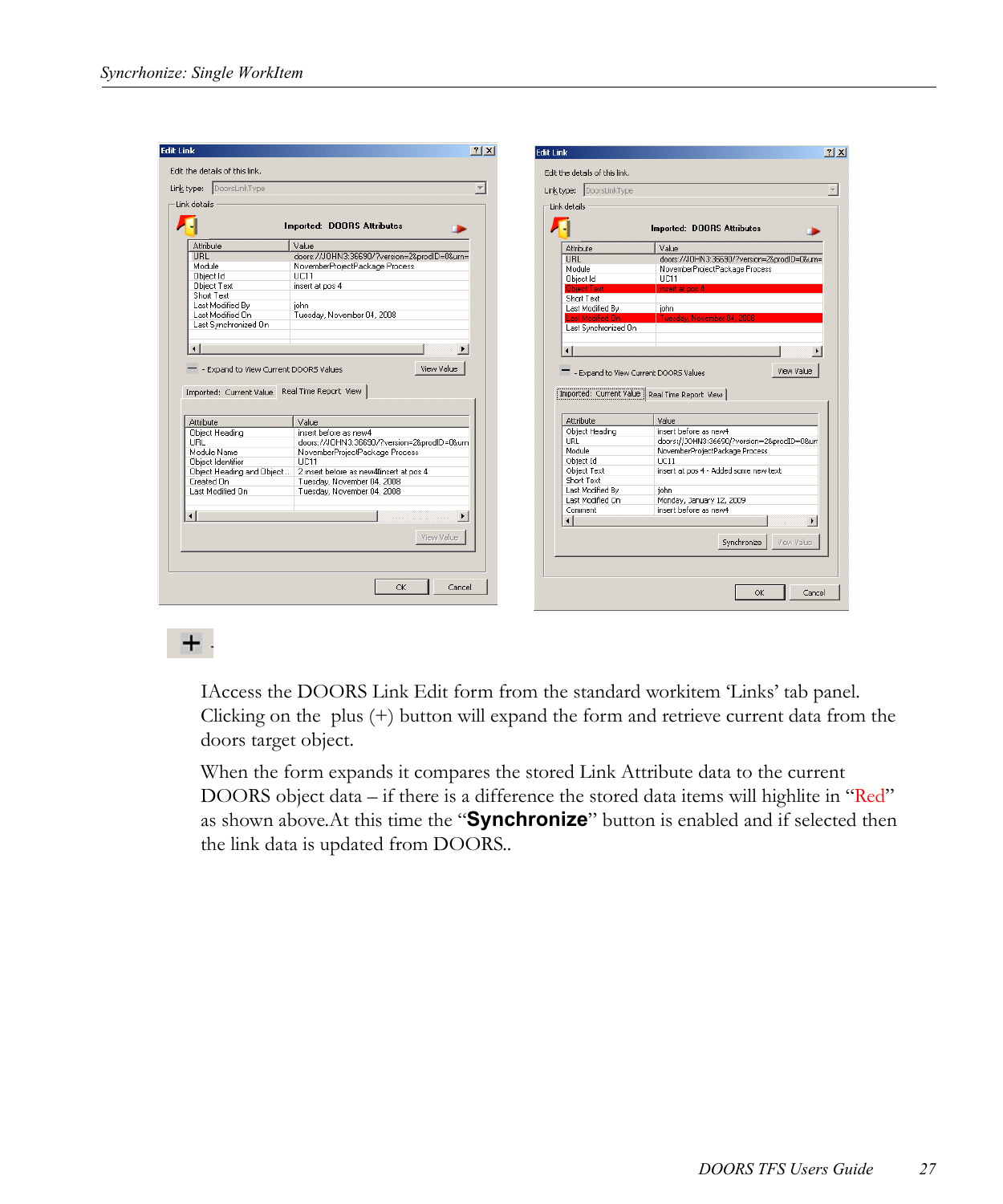### <span id="page-28-1"></span><span id="page-28-0"></span>**Synchronize Warning And Error Messages**

<span id="page-28-2"></span>*Synchronize: Suspect Link Flag does not exist in DOORS*

| DOORS |                                                                                                                                                                                                                                                                                      |
|-------|--------------------------------------------------------------------------------------------------------------------------------------------------------------------------------------------------------------------------------------------------------------------------------------|
|       | The suspect flag attribute does not exist and could not<br>be created automatically. You may CANCEL the synch operation or CONTINUE.<br>By CONTINUING, the synch operation will skip any object that does not have a<br>suspect flag attribute and a warning message will be logged. |
|       | Continue<br>Cancel                                                                                                                                                                                                                                                                   |

### <span id="page-28-3"></span>*Synchronize: CANCELED*

CANCEL can be invoked from either the Menu dialog or from the Report Dialog.



### <span id="page-28-4"></span>*Synchronize: Completed*



Version 2 displays multi item operation messages using dialog that pops up when you do a synchronize operation or if there were errors on a link drag n drop or delete operation.

The below example shows some of the messages and format when things go wrong.. such as doors links using link types other than the DOORS Link Type in this case..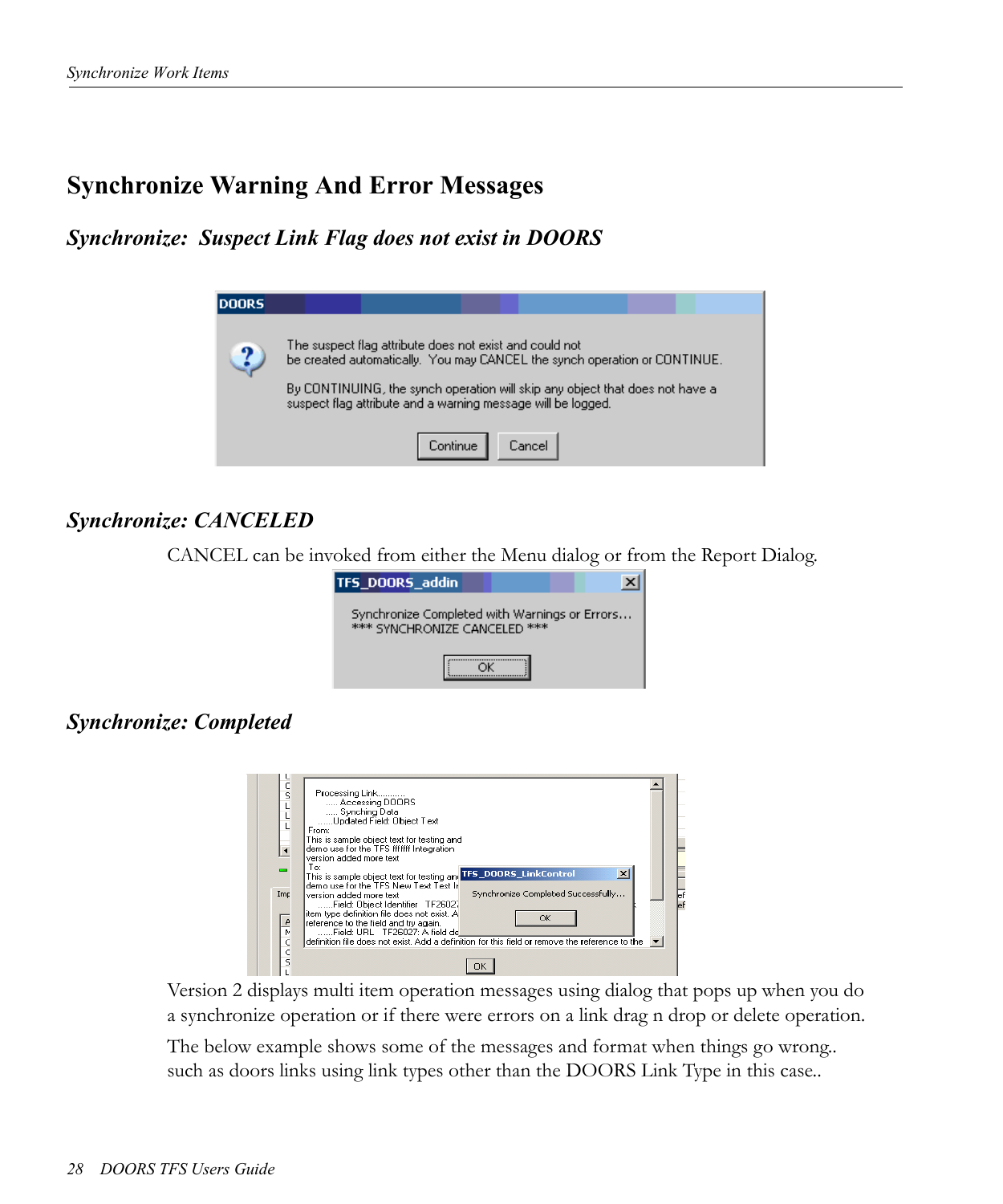### <span id="page-29-0"></span>**Viewing Synch Results in DOORS**

**1.** Locate the DOORS requirement object and then use the "Edit Links" option to view the External links.. Select the appropriate external link and select the "Details" button. This will open the link attribute edit window.

|                               | Links<br>General   Access   History   Attributes |           |                         |                  |             |
|-------------------------------|--------------------------------------------------|-----------|-------------------------|------------------|-------------|
| In/Out                        | Module/Description                               | Baseline  | Object Heading/Text     | ID               | Link Module |
| $\blacktriangleright$ Ext Out | mms1 test work item                              |           | vstfs:///WorkItemTracki |                  | N/A         |
|                               |                                                  |           |                         |                  |             |
|                               | <b>External Link Properties - DOORS</b>          |           |                         | $L = 1$          |             |
|                               | Attribute                                        | Value     |                         | $\blacktriangle$ |             |
|                               | <b>Risk</b>                                      | Medium    |                         |                  |             |
|                               | Running cost                                     |           |                         |                  |             |
|                               | Safety                                           | No.       |                         |                  |             |
|                               | temp                                             |           |                         |                  |             |
|                               | Test                                             | state 1   |                         |                  |             |
|                               | Gor testAtr                                      |           |                         |                  |             |
|                               | TFS Suspect Flag                                 |           | TFS_WorkItem_Type: Task |                  |             |
|                               | TFS_State                                        | Fixed     |                         |                  |             |
|                               | TFS_WorkItem_                                    |           |                         |                  |             |
|                               | Verifiability                                    |           |                         |                  |             |
|                               |                                                  |           |                         |                  |             |
|                               |                                                  |           |                         |                  | Edit Extern |
|                               |                                                  |           |                         |                  |             |
|                               |                                                  | <b>OK</b> | Cancel                  | Help             |             |

**Note** Current integration version stores TFS field data values in DOORS as a Text value. You may manually create the DOORS attribute to be any type you prefer to match the same type as on the work item but be aware that during Synchronize operation no type verification is executed and if the data is an invalid format or value, errors or warnings may occur.

> **2.** Scroll down to the "**TFS Suspect Flag**" and select. Double click or select the edit option to open the Attribute dialog. Each imported Attribute will be displayed in a list including a difference Mark up indicating what changed for each value..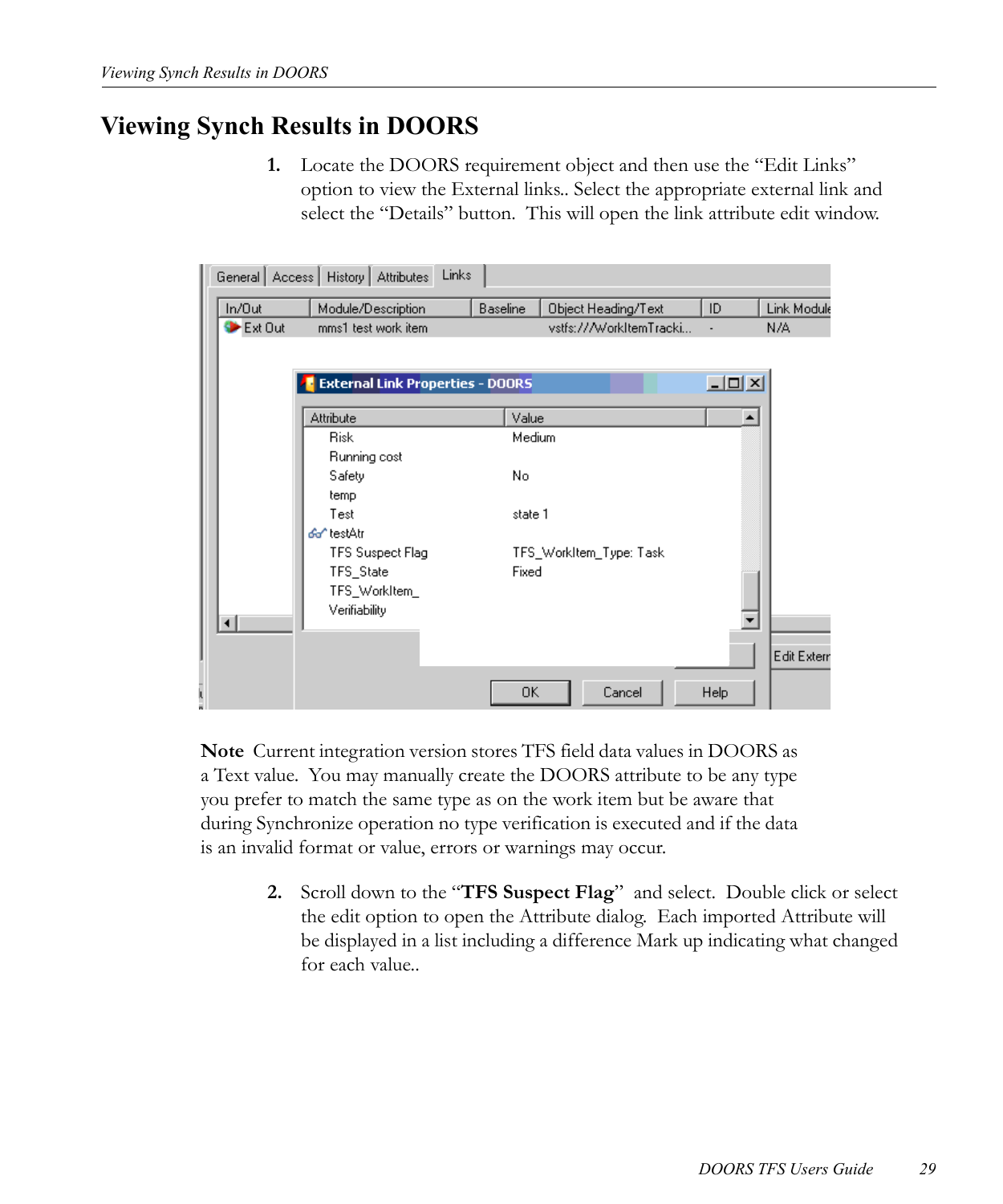|                                         |                             | Object Heading/Text     |                  | ID                     | Link Module                              | Link Modul |
|-----------------------------------------|-----------------------------|-------------------------|------------------|------------------------|------------------------------------------|------------|
| Ext Out<br>mms1 test work item          |                             | vstfs:///WorkItemTracki |                  |                        | N/A                                      | N/A        |
| <b>External Link Properties - DOORS</b> |                             |                         | $  D  \times$    |                        |                                          |            |
| Attribute                               | Value                       |                         |                  |                        | Attribute Value - DOORS                  |            |
| <b>Risk</b>                             | Medium                      |                         |                  |                        |                                          |            |
| Running cost                            |                             |                         |                  | Name: TFS Suspect Flag |                                          |            |
| Safety                                  | No                          |                         |                  |                        |                                          |            |
| temp                                    |                             |                         | Type: Text       |                        |                                          |            |
| Test                                    | state 1                     |                         | Value:           |                        |                                          |            |
| Gor testAtr                             |                             |                         | $\Gamma$ Inherit |                        |                                          |            |
| <b>TFS Suspect Flag</b>                 | TFS_State: OpenFixedITFS_Wo |                         |                  |                        |                                          |            |
|                                         | Fixed                       |                         |                  | TFS_State: OpenFixed   |                                          |            |
| TFS State                               |                             |                         |                  |                        |                                          |            |
| TFS_WorkItem_Type                       | Task                        |                         |                  |                        | TFS_WorkItem_Type: <del>IssueTa</del> sk |            |

**Note** To manually CLEAR SUSPECT just set the "TFS Suspect Flag" attribute to "Default" value and save. Users may also use one of the following popup or menu options.

• Execute from DOORS 'TFS' Tool Bar Menu.



• Execute by selected the object and activate the "Right Mouse" button to show the pop up menus.

| $ 3.1.1.1$ Number of peop                                                                                            | Clear Suspicion        |             |                      |
|----------------------------------------------------------------------------------------------------------------------|------------------------|-------------|----------------------|
| Four average size adults shall b                                                                                     | Clear TFS Suspect Link | Object      | ll's. This level i l |
| comfort is defined as being equivalent to the standard of con                                                        |                        | All Objects | $he$ top 30% of      |
| $\overline{\phantom{a}}$ cars produced in 1993. The top level of cars are those in the price rappe £13,000 to £30.00 |                        |             |                      |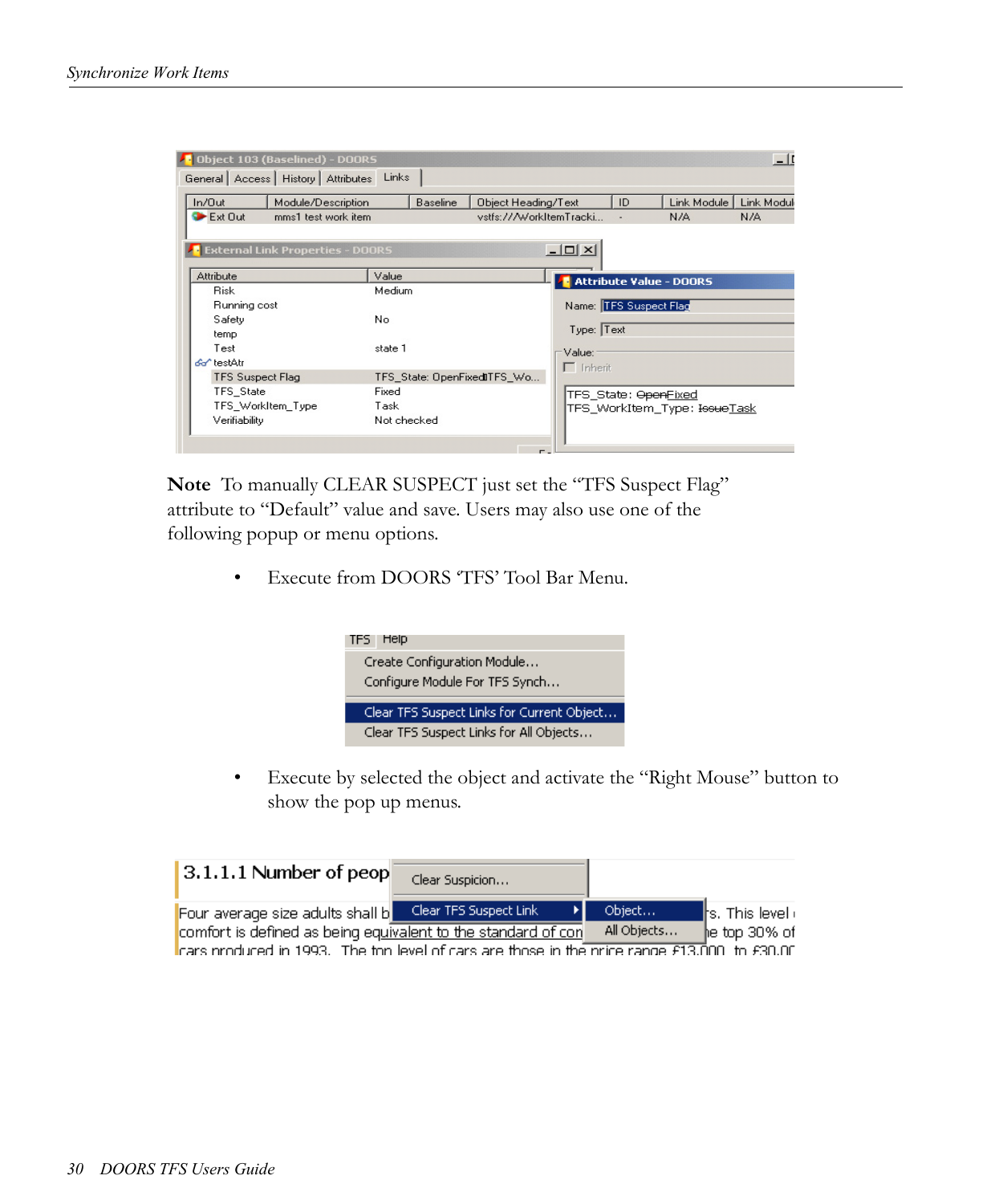

### *8 Message Ouput Display and Logging*

### <span id="page-31-0"></span>**Report Dialog:**

| <b>E</b> tfsdrs ReportDialog                                                                                                                                                                                                                                                                                                                                                                                                  | $\boldsymbol{\mathsf{x}}$ |
|-------------------------------------------------------------------------------------------------------------------------------------------------------------------------------------------------------------------------------------------------------------------------------------------------------------------------------------------------------------------------------------------------------------------------------|---------------------------|
| Processing defect4<br>Processing Link SYSTEM2 5<br>WARNING: SetLinkProperty - Property: 'Module' does not exist for Link                                                                                                                                                                                                                                                                                                      |                           |
| WARNING: SetLinkProperty - Property: 'Text' does not exist for Link<br>WARNING: SetLinkProperty - Property: 'Short Text' does not exist for Link<br>WARNING: SetLinkProperty - Property: 'Last Modified By' does not exist for Link<br>WARNING: SetLinkProperty - Property: 'Last Modified On' does not exist for Link<br>WARNING: SetLinkProperty - Property: 'Last Synchronized On' does not exist for Link                 |                           |
| WARNING: SetLinkProperty - Property: 'Last Synchronized On' does not exist for Link<br>Processing Link SYSTEM2_6<br>WARNING: SetLinkProperty - Property: 'Module' does not exist for Link<br>WARNING: SetLinkProperty - Property: 'Text' does not exist for Link                                                                                                                                                              |                           |
| WARNING: SetLinkProperty - Property: 'Short Text' does not exist for Link<br>WARNING: SetLinkProperty - Property: 'Last Modified By' does not exist for Link<br>WARNING: SetLinkProperty - Property: 'Last Modified On' does not exist for Link<br>WARNING: SetLinkProperty - Property: 'Last Synchronized On' does not exist for Link<br>WARNING: SetLinkProperty - Property: 'Last Synchronized On' does not exist for Link |                           |
| No Changes to WorkItem: Skipping DOORS Synch<br>Syncrhonize Completed                                                                                                                                                                                                                                                                                                                                                         |                           |

Version 2 displays multi item operation messages using a dialog that pops up when you do a synchronize operation or if there were errors on a link drag and drop or delete operation.

The above example shows some of the messages and format when things go wrong.. such as doors links using link types other than the DOORS Link Type in this case.

### <span id="page-31-1"></span>**Visual Studio Output Window:**

| Output                      |                                               |  |
|-----------------------------|-----------------------------------------------|--|
| Show output from: DOORS TFS |                                               |  |
|                             |                                               |  |
|                             |                                               |  |
|                             |                                               |  |
|                             |                                               |  |
|                             | Error List   3 Output   2 Find Symbol Results |  |
| Ready                       |                                               |  |

<span id="page-31-2"></span>Error and log messages are also displayed on the Visual Studio Output window. To display goto toolbar menu 'Edit->Other Windows->Output'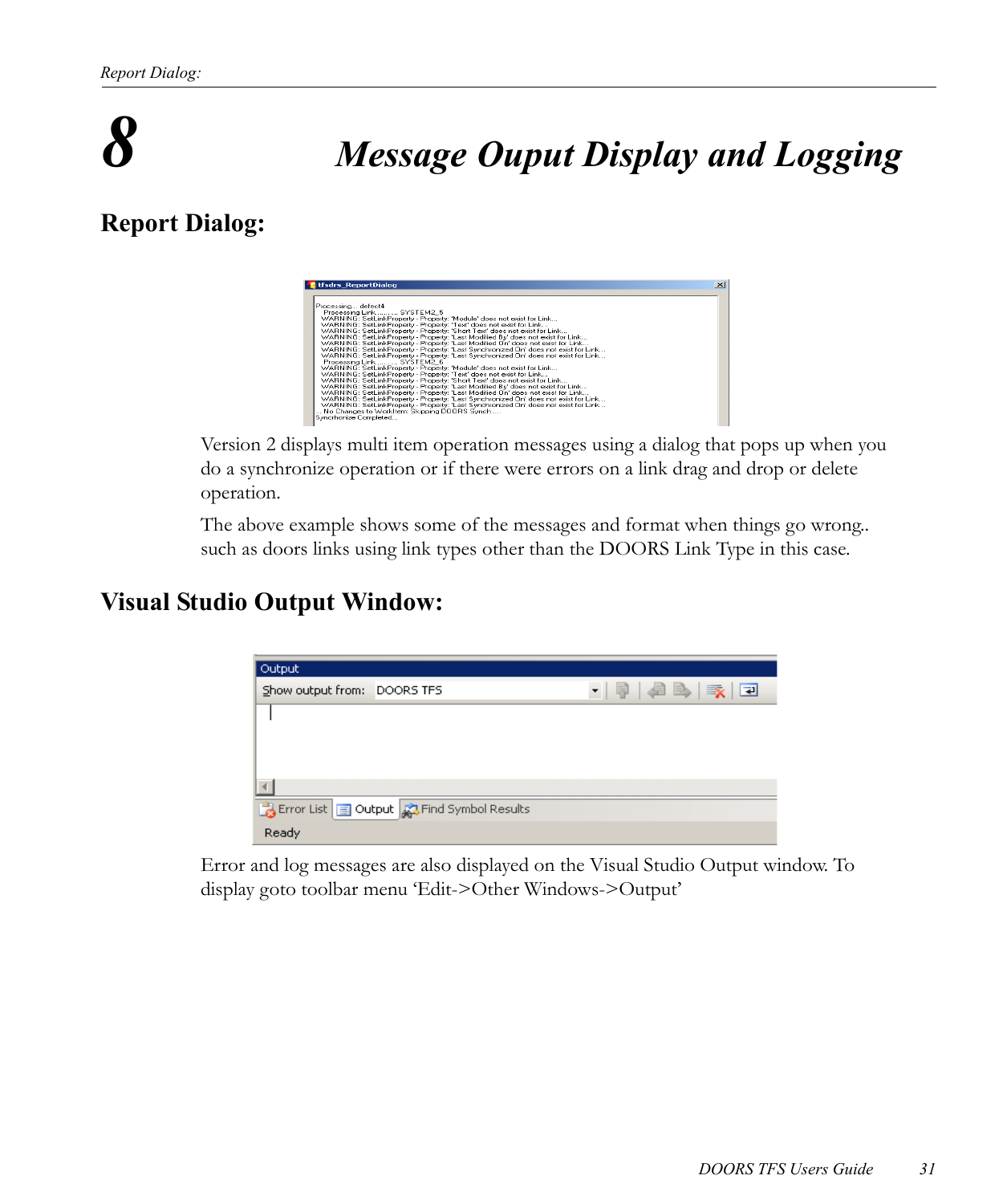### *9 Detecting Suspect Changes*

### **Link Attribute Change History**



One of the added benefits of the DoorsProxy item is that an automatic change History is kept by the TFS system

After each synchronize operation, DOORS data that is stored in TFS could have changed. Since the data is stored using a variant of the TFS workItem type it is possible to